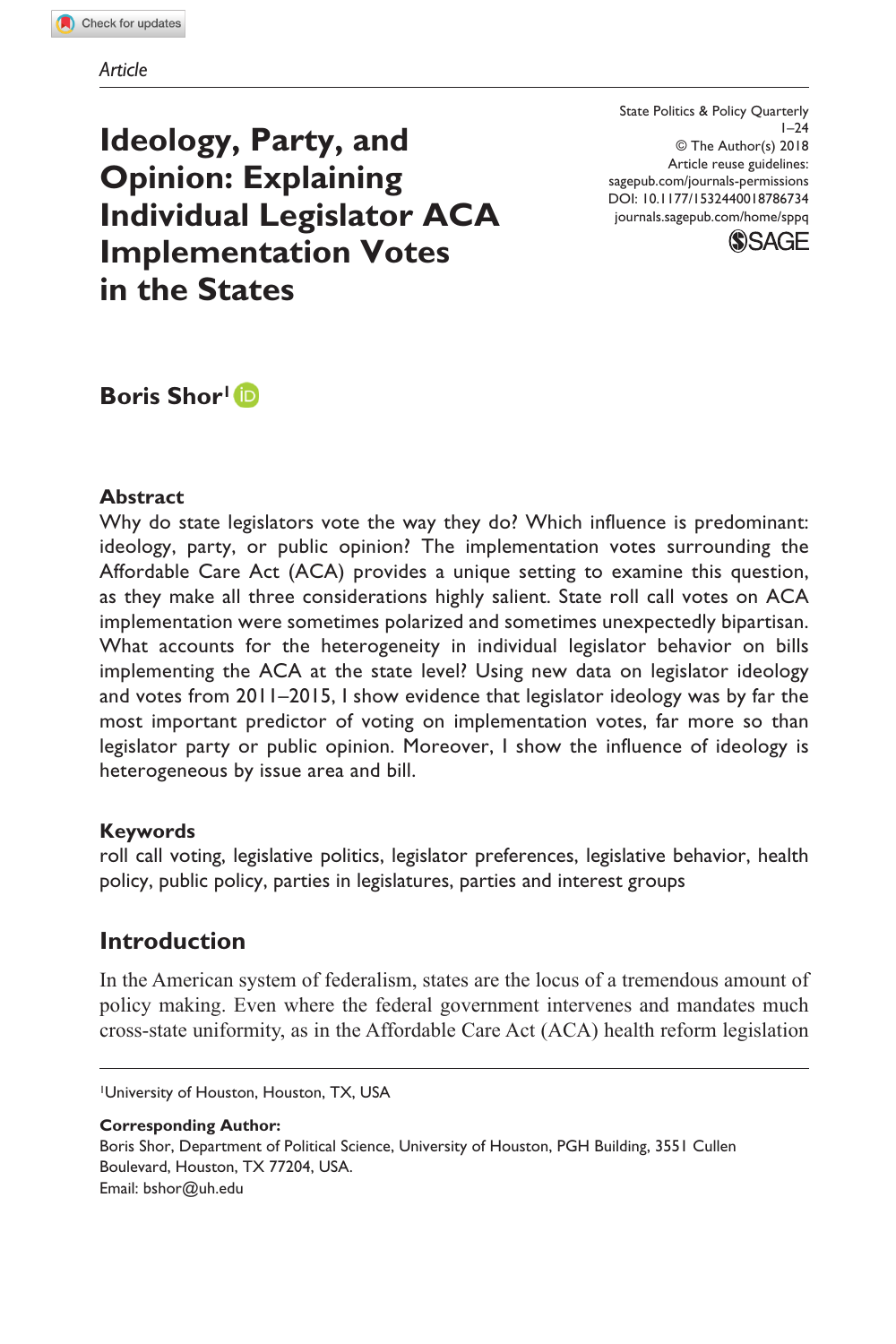("Obamacare"), states retain a large degree of discretion in their choices. Nowhere is this more evident than in the implementation of the most public-facing aspects of the ACA. These include decisions on establishing state-level health insurance exchanges and whether or not to expand Medicaid. The stakes were high. The ACA is the most consequential package of health insurance and delivery reforms since Medicaid passed in 1965, with millions standing to gain or lose health insurance coverage based on state decisions under the law.

When it came time to vote on central aspects of the law, state legislators displayed a dizzyingly wide array of behaviors. In Colorado, a Republican-controlled House and a Democratic Senate passed a state exchange law that was signed by a Democratic governor. In most other states, Democrats and Republicans were on opposite lines of exchange votes. In Arkansas, both Republican-controlled chambers overcame a 75% supermajority threshold to pass Medicaid expansion, initially signed by a Democratic governor and later extended by a Republican. In most other states, Democrats supported expansion, and Republicans opposed it. Finally, in states that held votes on the individual mandate, there was very little crossing of partisan lines.

What can we make of this fantastic amount of variation in legislator behavior? Considerations of ideology, party, and public opinion naturally come to the fore. The intense controversy surrounding Obamacare, exemplified by mobilization at the elite and mass levels, should make ACA implementation votes highly salient. While much of what state legislators do is obscure to citizens who may only be half-aware of their statehouse representatives, the drama of votes on, say, Medicaid expansion played out across the pages of dozens of state newspapers.

Two literatures can help us unravel the question of the primary motivators of legislator voting in this area. The first is the more general one of spatial voting, with initial applications to the U.S. Congress (Poole and Rosenthal 1985; 1991). New empirical models of spatial voting, based on past roll call voting behavior, showed how ideology frequently trumped party or constituency interests when explaining roll call votes on individual policies (Poole and Rosenthal 2007). Explanations of state-level policy outcomes have distinguished the role of ideology, party, and public opinion or interests (e.g., Erikson, Wright, and McIver 1993; Gray et al. 2004; Lax and Phillips 2009a). Yet such applications have been absent at the individual state legislator level, largely because of the absence of legislator-level ideology estimates, with a few notable exceptions (Aldrich and Battista 2002; Shor and McCarty 2011; Wright and Schaffner 2002). The individual level common space ideal point estimates, which debuted in Shor and McCarty (2011) offer an opportunity to run models commonplace in the congressional literature in the states. The implementation votes surrounding the ACA provides a unique setting to address these old questions in the state politics setting.

A new literature on state implementation of the ACA has paralleled the institutionalization of the Act itself. Jones, Bradley, and Oberlander (2014) see national level politics influencing red states' choices differently regarding insurance exchanges since 2011, while Rigby and Haselswerdt (2013) underline state-level factors of partisanship and public opinion. In terms of explaining state opposition to Medicaid expansion, Barrilleaux and Rainey (2014) point to the central role of gubernatorial, and to a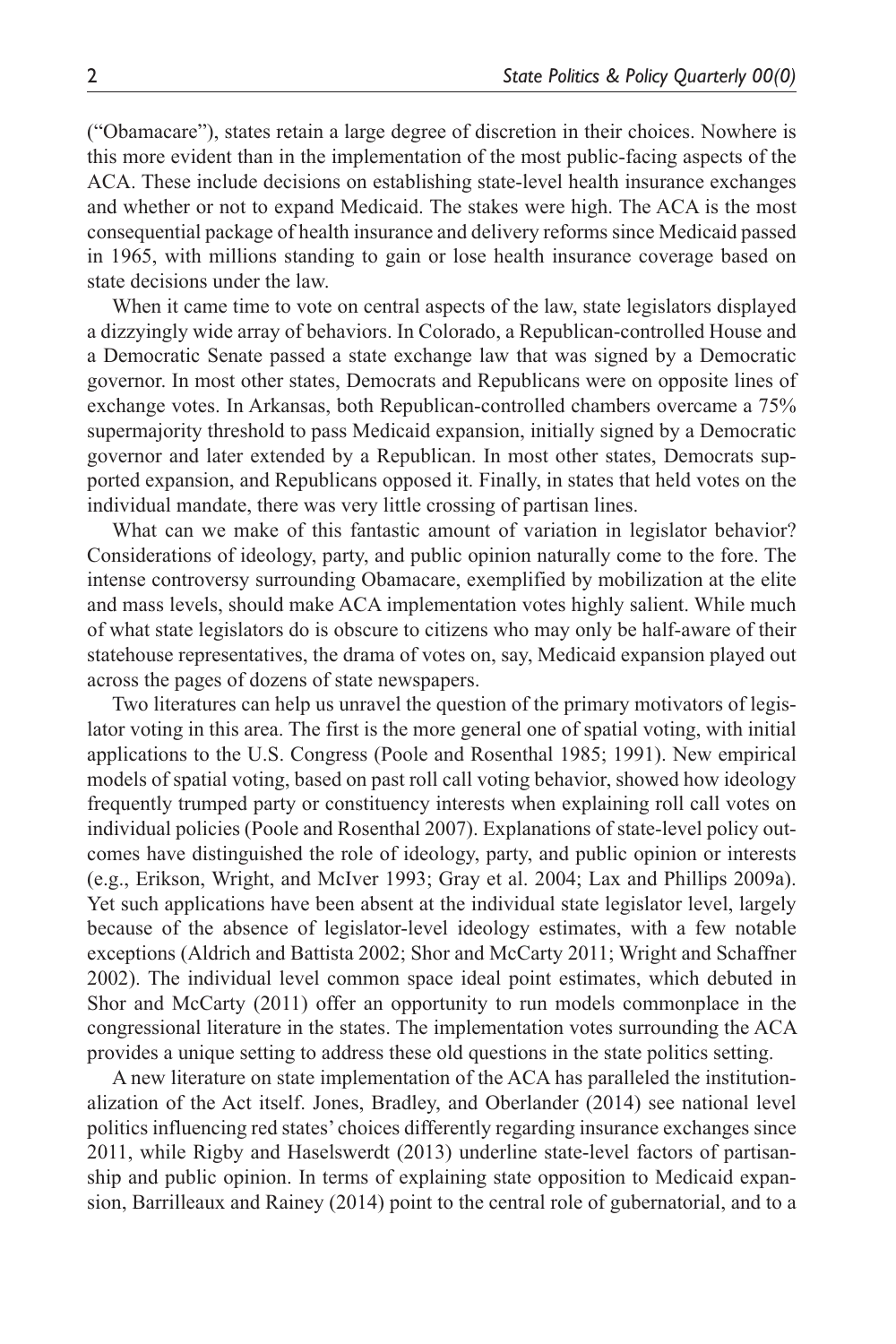lesser extent, legislative partisanship. Jacobs and Callaghan (2013) agree that state partisanship is important in explaining state Medicaid expansion, but add state administrative capacity and path dependence as additional predictors. Finally, Haeder and Weimer (2015) argue that state implementation efforts should be seen in the context of broader patterns of federal-state grant programs.

This literature, despite some dissimilarities, is characterized by major common elements. First, the empirical focus is on states as aggregate units. There is radical heterogeneity at the individual level, however, that is ignored by this overall approach. Not only are there differences between parties, but there is also quite a lot of variation within parties, both across and within states. The pulls and pushes of a variety of legislator-level factors are of inherent scholarly interest, as cross-pressured legislators have to make consequential and difficult decisions. An individual-level analysis can help us understand the extent to which partisanship or personal ideology dominate in an increasingly polarized environment. Moreover, missing within-party heterogeneity obscures the possible coalitional strategies that can account for why states as aggregates made the decisions they did.

Next, while the qualitative narrative in these papers emphasizes contextual elements, statistical models frequently eschew such complexity, with dichotomous dependent variables indicating the adoption (or not) of a state-based exchange or Medicaid expansion. Little is done to account for the heterogeneity in the states voting on these provisions, nor to deal with the variation in the bills themselves.

Partisanship is the major predictor of outcomes in this new literature. This is understandable for several reasons. First, the parties have polarized to such an extent that perhaps party is purely synonymous with ideology (Barber and McCarty 2015; McCarty, Poole, and Rosenthal 2006). They are also more cohesive than they have ever been. While the parties *were* internally divided by region as recently as the early 1980s (e.g., with Democrats and to a smaller extent Republicans split into northern and southern wings), this is no longer the case. Thus, unified parties should be uniform in their opposition or support for a key pillar of government policy. An alternative perspective sees partisanship as inherently team-based or coalitional. That is, people put aside their personal preferences to push together as teams or coalitions (Cox and McCubbins 1993; 2005; Lee 2009; Noel 2013). Both perspectives are observationally equivalent. Given the prominence of the ACA and its tight association with a Democratic presidential administration ("Obamacare"), the parties should naturally divide in legislative voting on the issues. Republicans should do all they can to gut Obamacare, while Democrats should do all they can to consolidate it. Not a single Republican in Congress, after all, voted for the ACA—not even moderates like Maine Senators Olympia Snowe and Susan Collins. Yet there remains tremendous ideological heterogeneity within modern American political parties, especially in the states (Shor and McCarty 2011), even if less than in an earlier era (Erikson, Wright, and McIver 1993; 2006).

In this new literature, public opinion, outside of Rigby and Haselswerdt (2013), is mostly ignored. This is partly due to the difficulty of estimating state-level opinion on particular issues or general ideology more broadly conceived. Alternatively, analysts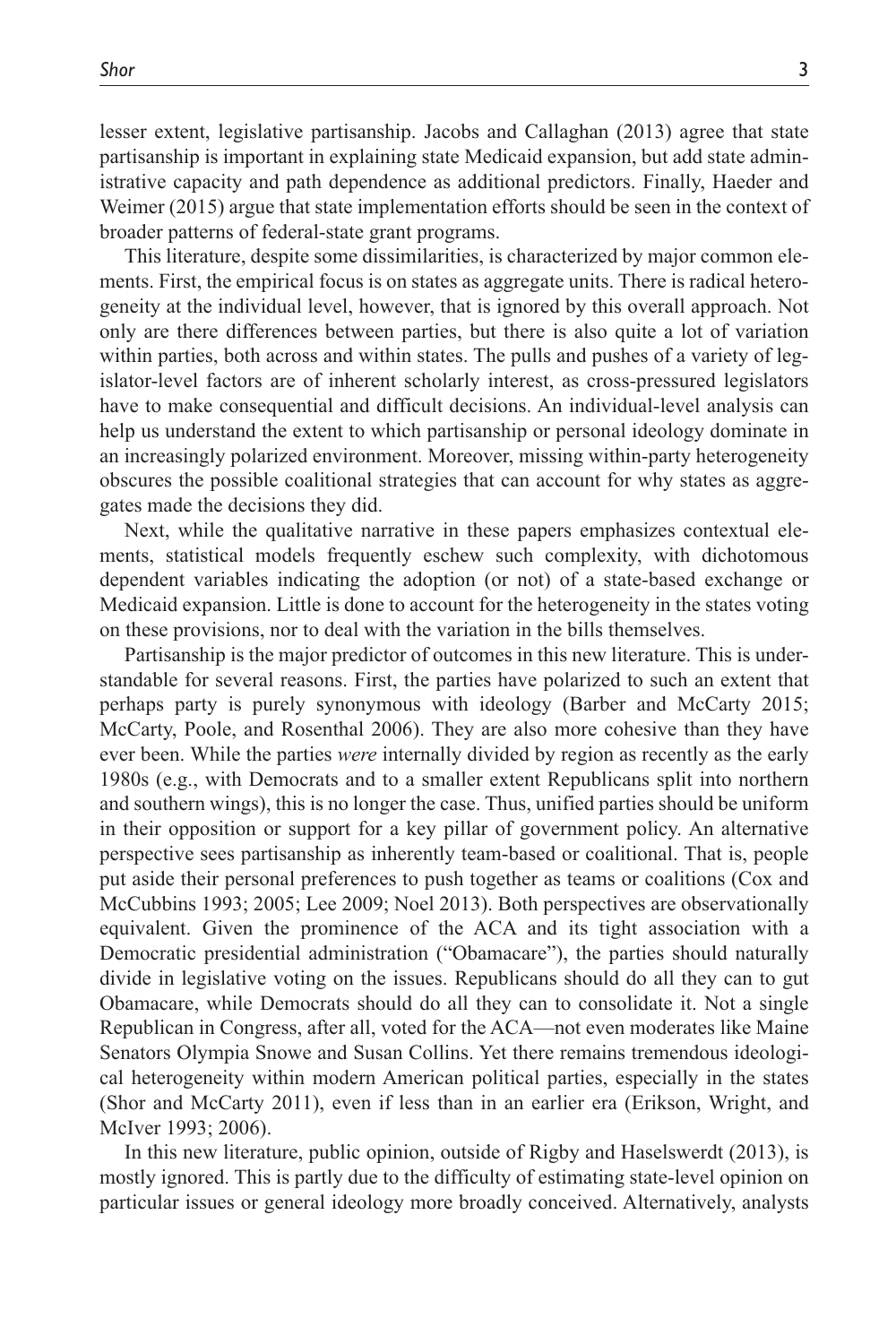could be implicitly assuming public opinion plays no role at all in these kinds of decisions. This assumption is at odds with current research on state-level representation, which assigns a quite significant role for public opinion in state policymaking, especially in highly salient areas (Lax and Phillips 2009a), of which ACA implementation would surely count.

So neither state politics more generally, or state health politics scholarship more specifically, has focused on distinguishing ideological, partisan, and opinion-based influences on individual legislator decision making. This article is the first to do so for health politics, and one of the first to do so anywhere else in state politics. Individuallevel explanations can help us build the microfoundations of explanations of aggregate policy outcomes, which remain essential but incomplete.

In this article, I show evidence that legislator ideology was by far the most important predictor of voting on implementation votes, far more so than legislator party or public opinion. Moreover, I show the influence of ideology is heterogeneous by issue area and bill. The key idea is that there was no single way of establishing a state insurance exchange or of expanding Medicaid. My model flexibly accommodates variation in the impact of ideology on individual votes, in line with the large variation in the content of these bills.

## **The ACA in the States**

I examine three different sets of legislative choices related to the ACA in the states. The first choice, between state and federal implementation of a health insurance exchange, was explicitly set in the 2010 legislation. The second, whether or not to expand Medicaid, was given by the Supreme Court to the states. The last, whether to symbolically prohibit the individual mandate, was seized by states themselves amidst a temporary lack of clarity about the constitutionality of the provision. I detail these three in the following.

The ACA gave states the option to establish state-based "American Health Benefits Exchanges," more commonly known as insurance exchanges or marketplaces, or opt for the default choice of a federal exchange run by the Department of Health and Human Services (HHS). These exchanges determine eligibility and conduct enrollment for Medicaid, State Children's Health Insurance Programs (CHIP), and new state exchange insurance plans for the individual and small group market. The exchange also determines the appropriate level of subsidies for enrollees in the new marketplace plans. The federal and state exchanges came into operation on January 1, 2014. Some states, typically the liberal ones like California, emerged as early pioneers with regard to state exchanges (Bindman and Schneider 2011).

The big choices states make regard the governance and purchasing models for the exchange. Governance relates to where the organization is located in state government, how independent it is, and who gets to make appointments to its board. With regard to purchasing, the two role models are handily provided by the two states that formed exchanges even prior to the passage of the ACA. After the passage of "RomneyCare" in Massachusetts, its Commonwealth Health Insurance Connector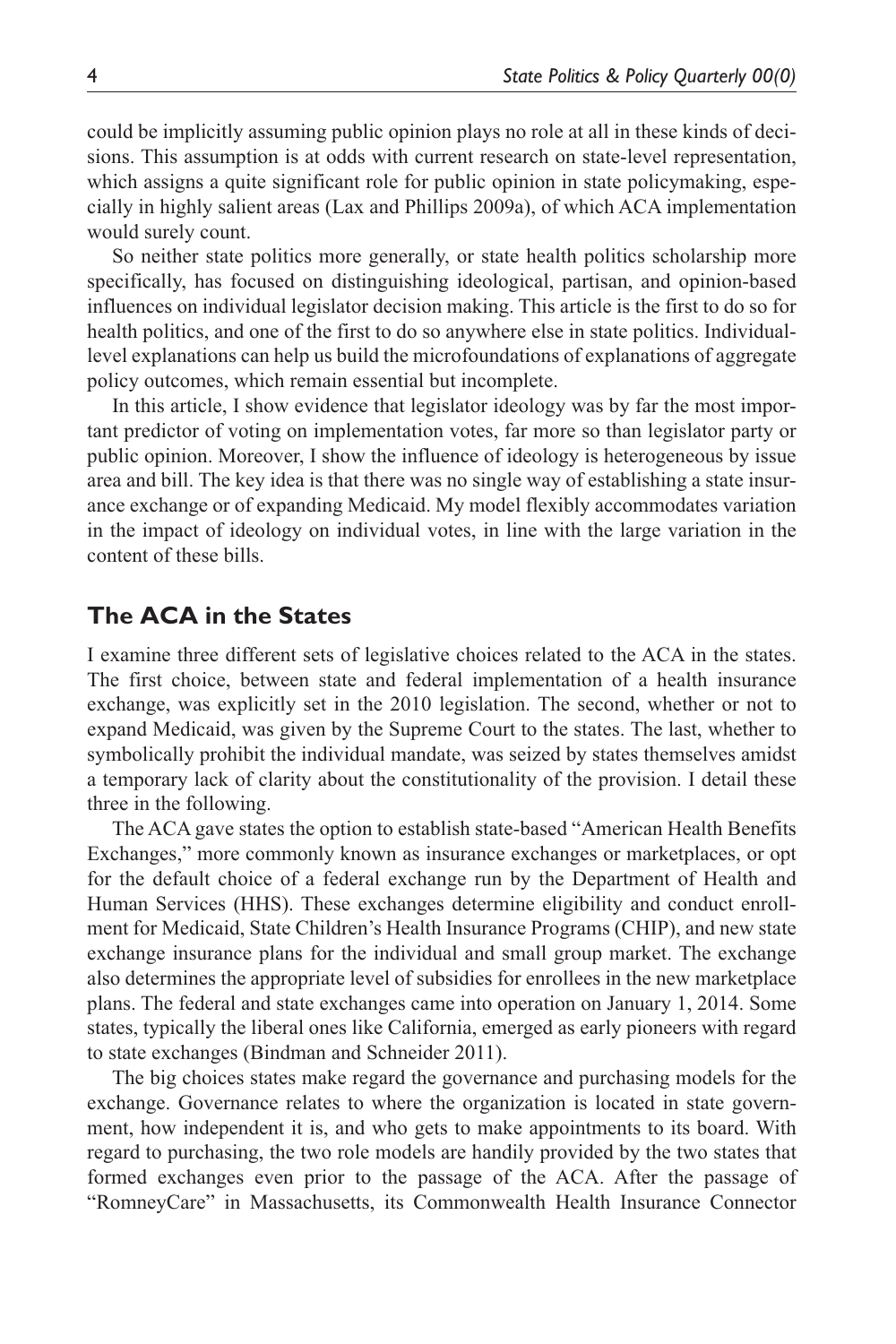Authority, or colloquially the "Health Connector," assumed an active purchasing role. That is, it contracted with insurance companies in the state to offer standardized plans that could be purchased by residents. Utah provides the alternative. Under then-Governor John Huntsman (R), the Utah Health Exchange was set up in 2008 to service the small group market. While it did not act as a middleman in purchase transactions, it did establish an information clearinghouse where insurance customers could easily access and compare information on available plans, along with a standardized application and enrollment process. These two roles appear to neatly line up with ideological predispositions. On one hand, proponents of an active and large role for government in regulating market activity should support the active purchaser model. A state government with almost monosponistic buying and bargaining power could then more easily muscle desired insurance product offerings and prices from private companies. Alternatively, it could eschew such authority by adopting the clearinghouse model.

The fireworks surrounding *National Federation of Independent Business (NFIB) v. Sebelius* were focused on the individual mandate, which came within one vote of being struck down as unconstitutional. Relatively little attention was paid to Medicaid expansion before the case was decided, where states complained on federalism grounds that they should not be forced to expand Medicaid to all uninsured adults below 138% of the federal poverty level (FPL). Yet, this time by a 7–2 margin, it was mandatory Medicaid expansion that the Court struck down.1 States could now choose to expand Medicaid with the federal government picking up 100% of the cost for the newly eligible from 2014 through 2016, and 90% of the cost thereafter. If they chose not to expand their Medicaid programs, the old programs would continue to be subsidized by Washington as before.

This decision is extremely consequential to the implementation of the ACA. The Kaiser Family Foundation estimated that, as of September 2016, more than 2.5 million adults would have been covered by the 19 states refusing to expand Medicaid.2 And unlike the insurance exchanges, there is no fallback option in case a state decides not to expand. This means the stakes of state decisions to expand Medicaid are even higher than that for the exchanges. Ironically, the hopes of the Obama Administration and progressive health policy reformers were and are tied up with the choices of their ideological opponents.

Furthermore, the menu of options that is explicitly spelled out for health insurance exchanges is not present for Medicaid expansion, precisely because of the unanticipated Supreme Court decision. Yet, despite the formal silence of the ACA on expansion options, some de facto choices have emerged, both as a consequence of existing law and of administrative, unilateral decisions by the Obama administration. States have always had the right, which has been extensively employed to seek Social Security Act Section 1115 demonstration waivers to reform traditional Medicaid, and these have become the de facto vehicle for modified expansions post-*Sebelius*. Statutes require Medicaid reforms performed through waivers to be "cost effective," which on its face would seem to rule out any experiments that cost more than the budgeted expansion cost for the state. The Obama Administration HHS also explicitly disallowed partial expansions—such as those that lower the eligibility threshold below 138% of the FPL. It has also demanded that Medicaid's unique benefits, including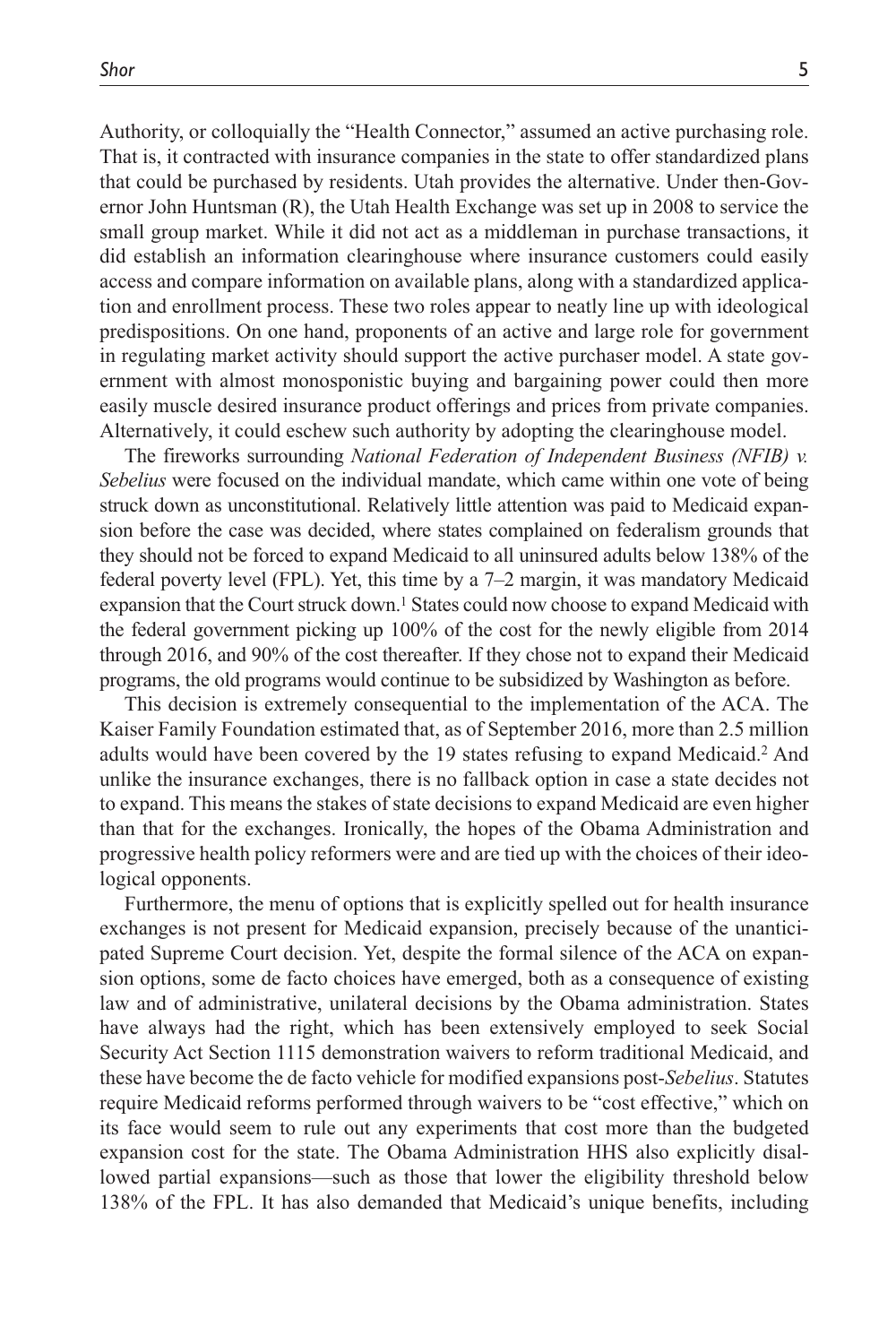very low copays, little or no deductibles, and others like transportation assistance, be provided in any state Medicaid waiver. Nevertheless, after several years of granting waivers to relatively more conservative states, there was effectively a zone of uncertainty about what was acceptable in terms of Medicaid expansion other than the plainvanilla variety described explicitly in the ACA.

Arkansas' Medicaid expansion law in 2013 was the first and the most consequential. Pushed by then-Democratic Governor Mike Beebe to convince a newly emergent and skeptical Republican majority in the state legislature, it was eventually passed over a 3/4 supermajority requirement, after Beebe had won approval for the waiver from the HHS. Arkansas' expansion was renewed in two separate votes in 2014 and 2015, the latter being particularly impressive with a two-year renewal done at the behest of newly elected Republican Governor Tim Hutchinson. Following Arkansas, five other states have sought and won Section 1115 waivers: Iowa, Michigan, Indiana, New Hampshire, and Montana.3 All these have typically included several of the following elements: modest premium requirements from beneficiaries, participation in the state insurance exchange instead of traditional Medicaid, "healthy behavior incentives," and work referrals.

After *Sebelius*, the individual mandate became a purely symbolic issue, but numerous bills were voted on prior to that date, when its constitutionality was still in question. The individual mandate emerged as a central complaint by conservatives on both policy and legal levels. A substantial number of anti-mandate provisions were passed in numerous states. Even after the decision, a number of states continued to pass these resolutions, including at least three referenda held in November 2012. While the constitutionality of the mandate was indeed in question at a national level, state legislators surely knew, legally speaking, that they could not refuse the application of a legal federal mandate on their states' citizens. While these symbolic votes are less interesting from a policy perspective, they do provide a useful placebo to examine more concrete and potentially compromisable choices in those two spheres.

## **Data**

## *ACA-Related Roll Calls*

The dependent variable I am seeking to explain are individual state legislators' votes from 2011 to 2015 in ACA implementation floor votes in the categories of state exchange implementation, Medicaid expansion, and anti-mandate provisions. Summary statistics on these votes and roll calls are in Table 1, and further details in the online appendix. These include 10,950 votes on 94 different bills and 144 roll calls, $4$ across 43 separate states.<sup>5</sup> These health care roll call votes are taken from a combination of Project Vote Smart's key votes bill database and the OpenStates data project.6

## *Party and the ACA*

A simple way to begin is with Table 2, which gives us some preliminary evidence about how the issues split the parties across states (pooling the states together). Health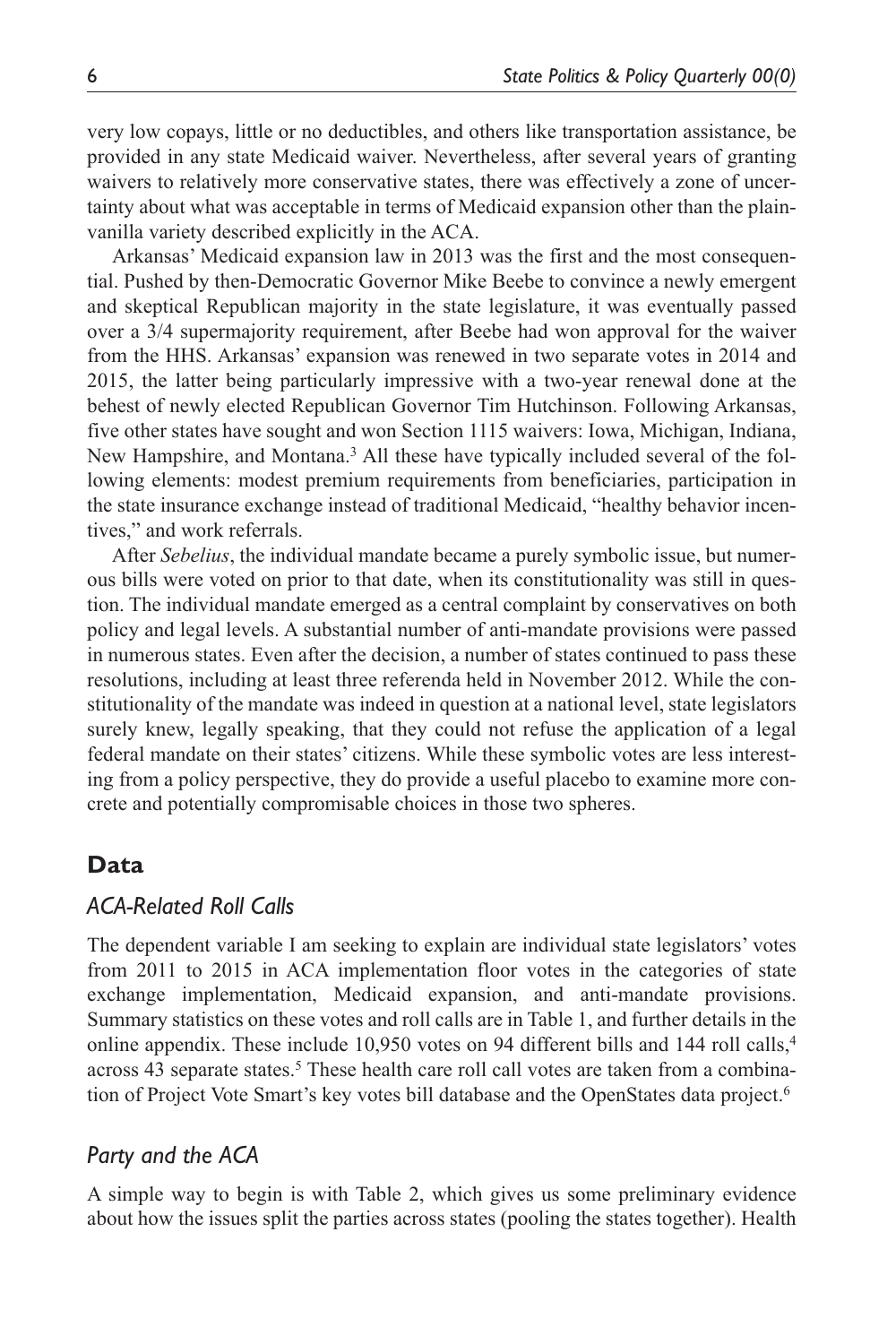|                   | <b>HIX</b> | Medicaid | Mandate |
|-------------------|------------|----------|---------|
| Number states     | 25         | 24       | 19      |
| Number bills      | 37         | 35       |         |
| Number roll calls | 59         | 52       | 22      |

#### **Table 1.** Summary Counts of ACA Related Bills.

*Note.*  $ACA = Affordable Care Act, HIX = Health Insurance Exchanges.$ 

#### **Table 2.** Partisan Splits on ACA-Related Bills in the States.

(a) HIX Implementation.

|                         | No   | Yes  |
|-------------------------|------|------|
| Democrat                | 0.05 | 0.95 |
| Republican              | 0.72 | 0.28 |
| (b) Medicaid Expansion. |      |      |
|                         | No   | Yes  |
| Democrat                | 0.01 | 0.99 |
| Republican              | 0.80 | 0.20 |
| (c) Individual Mandate. |      |      |
|                         | No   | Yes  |
| Democrat                | 0.92 | 0.08 |
| Republican              | 0.03 | 0.97 |

*Note*. ACA = Affordable Care Act.

insurance exchanges (HIX) and Medicaid expansion splits Republicans in state legislatures, while votes on the mandate do not. Democrats, on the contrary, are unified on these provisions, while a small minority split on the mandate. But can more than a quarter of Republicans voting yes on exchanges and a fifth on Medicaid expansion count as a true split? Yes, it can, for a number of reasons. First, these are simple averages that mask considerable heterogeneity at the state level; in some states, there was a *majority* of Republicans in favor of these provisions, in others, they were unified in opposition. Second, given that the ACA passed without a single Republican vote in Congress, in an age of polarization (Shor and McCarty 2011), even a minority of Republican state legislators voting with Democrats can be scored as bipartisan.

That state level heterogeneity becomes obvious when I break out the votes by party, state, and policy area as seen in Table 3. Republicans are very heterogeneous across states on state health insurance exchange votes, with near-unanimous votes in favor of in Arkansas and North Carolina, to undivided opposition in states like Arizona, Maine, New Jersey, and West Virginia, and a range of states in between.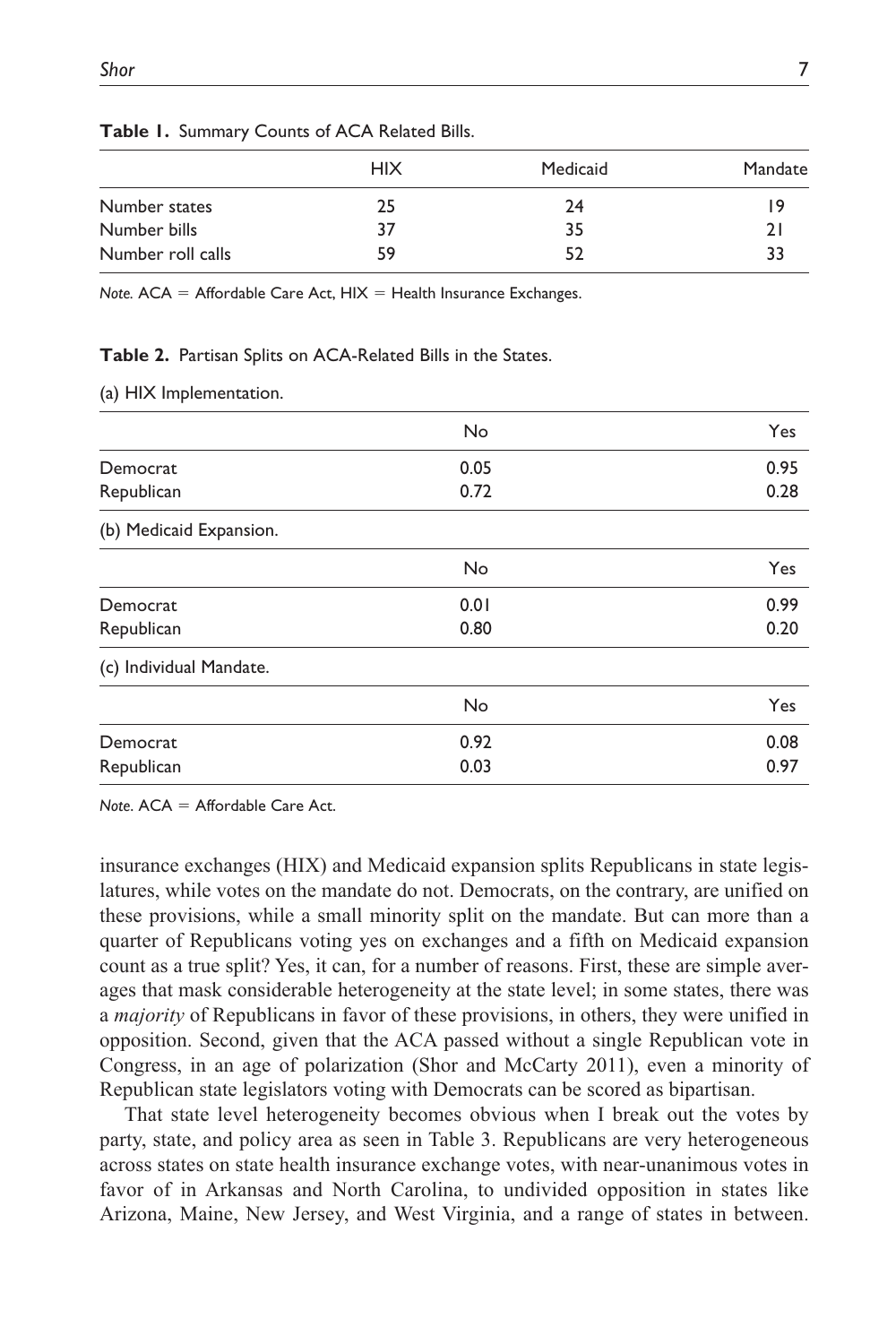| State         | D Exchange | R Exchange | D Medicaid | R Medicaid | D Mandate | R Mandate |
|---------------|------------|------------|------------|------------|-----------|-----------|
| АK            |            |            |            |            | 0.13      | 0.88      |
| AL            |            |            | 1.00       | 0.00       | 0.12      | 0.99      |
| AR.           | 1.00       | 0.90       | 1.00       | 0.64       |           |           |
| AZ            | 1.00       | 0.00       | 1.00       | 0.29       | 0.00      | 1.00      |
| CA            | 0.99       | 0.03       | 1.00       | 0.09       |           |           |
| CO            | 0.98       | 0.28       | 1.00       | 0.13       |           |           |
| CT            | 1.00       | 0.27       |            |            |           |           |
| FL.           |            |            | 1.00       | 0.27       | 0.04      | 1.00      |
| GA            |            |            | 1.00       | 0.01       |           |           |
| IA            |            |            | 1.00       | 0.00       |           |           |
| ID            | 0.95       | 0.52       |            |            | 0.00      | 0.90      |
| IL            | 1.00       | 0.69       | 0.94       | 0.16       |           |           |
| ${\sf IN}$    |            |            |            |            | 0.04      | 0.90      |
| ΚS            |            |            | 0.95       | 0.18       | 0.21      | 0.92      |
| LA            |            |            |            |            | 0.42      | 1.00      |
| MD            | 0.99       | 0.23       | 0.99       | 0.05       |           |           |
| ME            | 0.98       | 0.00       | 1.00       | 0.06       |           |           |
| MI            | 1.00       | 0.52       | 0.98       | 0.42       |           |           |
| MN            | 1.00       | 0.00       | 1.00       | 0.08       | 0.00      | 0.96      |
| MO            |            |            |            |            | 0.16      | 1.00      |
| MS            | 0.93       | 0.56       |            |            |           |           |
| MT            |            |            | 0.99       | 0.22       | 0.01      | 0.97      |
| <b>NC</b>     | 0.34       | 1.00       | 0.98       | 0.00       | 0.04      | 1.00      |
| ND            | 0.80       | 0.14       | 1.00       | 0.49       |           |           |
| NE            |            |            | 1.00       | 0.29       |           |           |
| <b>NH</b>     | 0.98       | 0.05       | 0.99       | 0.08       | 0.00      | 0.96      |
| NJ            | 0.94       | 0.00       | 1.00       | 0.08       |           |           |
| <b>NM</b>     | 0.88       | 0.45       |            |            |           |           |
| NY            | 1.00       | 0.15       |            |            |           |           |
| OH            |            |            |            |            | 0.02      | 1.00      |
| OK            |            |            |            |            | 0.26      | 1.00      |
| ${\sf OR}$    | 0.98       | 0.68       |            |            |           |           |
| PA            |            |            |            |            | 0.00      | 1.00      |
| $\mathsf{RI}$ | 0.80       | 1.00       |            |            |           |           |
| SC            | 1.00       | 0.67       | 1.00       | 0.00       |           |           |
| TN            |            |            | 1.00       | 0.00       | 0.14      | 1.00      |
| UT            |            |            | 1.00       | 0.32       |           |           |
| VA            | 0.90       | 0.07       |            |            |           |           |
| VT            | 0.96       | 0.05       |            |            |           |           |
| <b>WA</b>     | 0.98       | 0.22       |            |            |           |           |
| WI            |            |            |            |            | 0.00      | 1.00      |
| WV            | 0.98       | 0.00       |            |            |           |           |
| WY            |            |            | 1.00       | 0.18       | 0.14      | 0.92      |

**Table 3.** Partisan Support for ACA-Related Bills, Aggregated by State, and Displayed in Proportions.

*Note.* Heterogeneity is highest on exchange bills, next highest on expansion bills, and lowest on mandate bills. ACA = Affordable Care Act.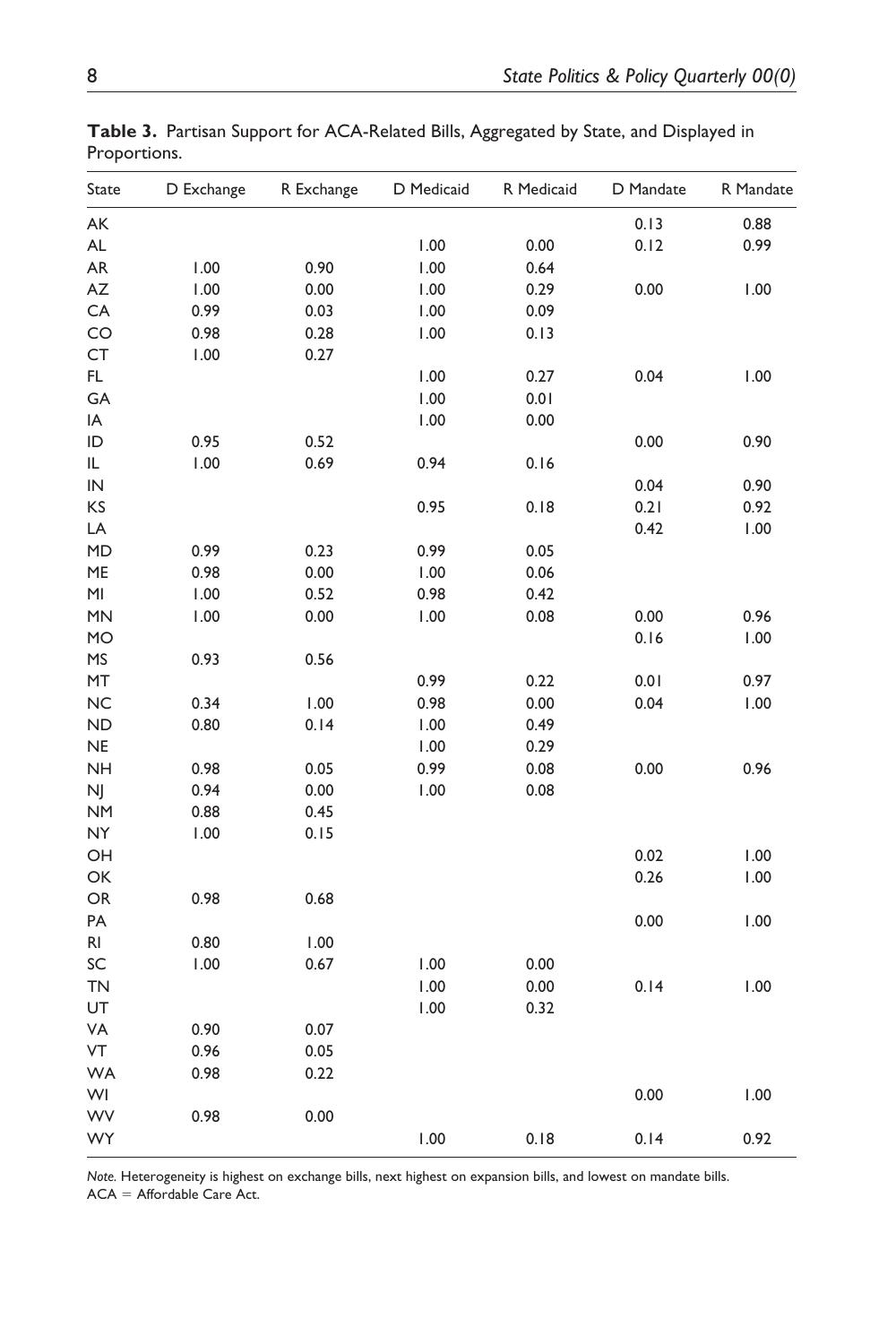|                   | <b>HIX</b> | Medicaid | Mandate |
|-------------------|------------|----------|---------|
| Roll calls passed | 53         | 40       | 33      |
| R majority passed | Н          | 21       | 31      |
| D majority passed | 44         | ۱9       |         |
| R majority rolled |            | 12       |         |
| D majority rolled | 0          | 0        |         |
| R no-rolled       | 18         |          | 33      |
| D no-rolled       | 51         | 40       |         |

**Table 4.** Information on ACA-Related Bill Roll Call Outcomes Within Chambers.

*Note.* Majority passed refers to roll calls passed with Republican and Democratic majorities (Oregon's House had split control in 2011–2012, and passage of two bills under joint majorities accounts for double counting in rows 2 and 3 of column 1). Rolls refer to bill passage with only minority support of a partisan majority. No-rolls refer to passage with majority support of a party, in and out of majority control.

Democrats on exchanges and the mandate and Republicans on Medicaid expansion are moderately variable. Republicans, for example, swing between majority support for expansion in a state like Arkansas to near-complete opposition in many other states. There is almost no variation by Republicans on the mandate and Democrats on Medicaid expansion.

The outcome of roll calls on the three ACA-related provisions in state legislative chambers is detailed in Table 4. It shows very clearly the different paths taken by bills in the different areas. Mandate prohibition bills were the simplest and most partisan; these were typically passed in Republican-majority chambers, although two actually passed Democratic-majority chambers by rolling the majority. Health insurance exchange bills were mostly passed in chambers with Democratic majorities, but a good number passed in Republican-majority chambers. Republicans were rolled twice on these bills. On the contrary, in about a third of the cases, a majority of Republicans voted in favor of state insurance exchange implementation. Finally, Medicaid expansion provides the most complex and interesting example. These bills were passed in both Republican and Democratic-majority chambers, although unsurprisingly more in the latter. Republican majorities were rolled an astounding 12 times, or over half the frequency they passed Republican chambers. A majority of Republicans voted in favor of expansion nine times, irrespective of majority status. Medicaid expansion, thus, shows how frequently legislative Republicans were either rolled or supported expansion outright. This is quite a different image from the national Republican position of implacable opposition to Medicaid expansion.

## *Bill Characteristics*

Who are these Republicans voting for insurance exchanges and Medicaid expansion? Health care is a classically "first dimension" issue; it touches on the core dispute between left and right, which is the extent of government control over private market activity via regulation and redistribution. Thus, our expectation should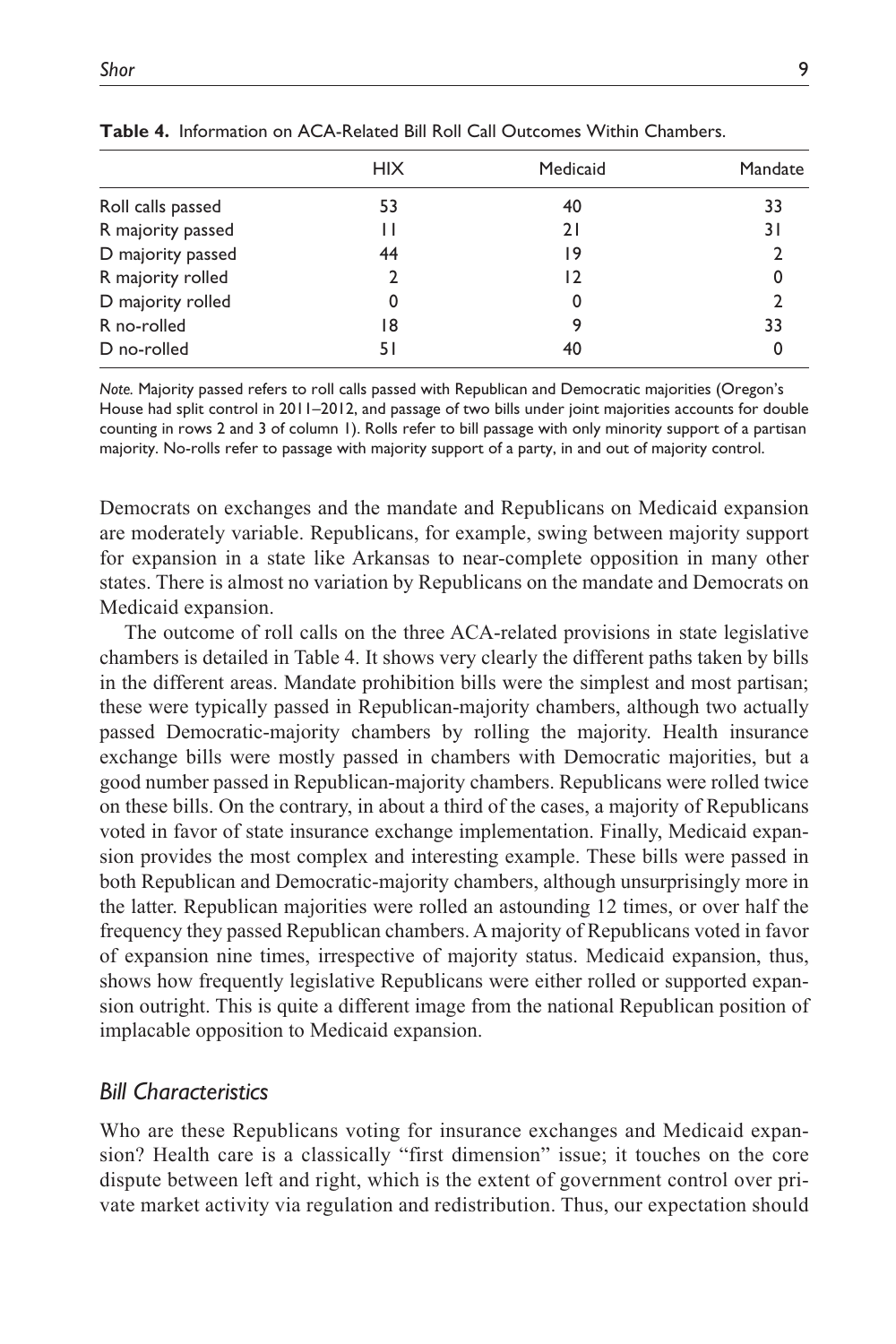be that conservative ideology should be inversely related to the likelihood of voting for both of these policies, and positively related to the likelihood of voting symbolically against the individual mandate.

In reality, the question is somewhat more complicated, for several reasons. First, insurance exchanges could be construed as a conservative or free market solution to cost and access problems in the health insurance market, enabling consumers to make better choices and through competition improve the performance of the market. This was explicitly discussed by then-Governor Mitt Romney and the conservative Heritage Foundation in Massachusetts in 2005–2006. The same was true of the Utah health insurance exchange implemented in 2008. There, the vision was of a web site like Orbitz that aggregated relevant details about insurance plans. However, it is difficult to build the case that conservatives can find something to like in traditional Medicaid expansion, which involves making public provision of health insurance coverage even bigger.

Second, the ACA radically shifts the status quo policy location. For states refusing their own exchanges, federally facilitated exchanges (FFE) run by HHS are imposed on that state.7 If a state decides to leave the FFE, it can do so later, but only with HHS approval—and without federal dollars. Thus, the choice faced by conservative state legislators is voting for a state exchange closer to their preferences, or accepting the new status quo of a federal exchange, potentially run by a liberal administration. While the substantive choice can be clear, the symbolism of voting for an exchange may outweigh those benefits, especially given the close association of exchanges with President Barack Obama.

An example of the conservative dilemma comes from Colorado. A "clearinghouse" exchange (similar to Utah) was negotiated by Democratic Senator Betty Boyd and Republican House Majority Leader Amy Stephens in early 2011. Stephens hails from ultra-conservative Colorado Springs and is extremely conservative herself. The resulting compromise, SB 200, was supported by all major business groups, including the local chapter of NFIB—the national organization of which joined the lawsuit against the ACA with 27 state attorney generals. Still, the emerging legislation was met with massive Tea Party opposition against so-called "Amycare" in spring 2011, and she went on to face high-quality primary challengers in the next election who campaigned on the issue. Nevertheless, Stephens argued against "den[ying] Colorado the opportunity to control its own destiny, and sitting on our hands waiting for the court to decide." In June 2011, it passed both chambers with divided Republican support, and was signed by Democratic Governor Hickenlooper.

The conservative divide has continued in the wake of the Supreme Court decision largely upholding the ACA. Some governors and state legislators continue to make the case that a self-designed plan is superior to the FFE. Donald Hughes, Arizona Governor Jan Brewer's health care policy advisor, was recently quoted as saying, "If we have to have one, then it would be better for Arizona to do it ourselves rather than defer to the federal government."8

Yet for all this, insurance exchanges were relatively less controversial during the debates over the ACA in 2009 and 2010. The individual mandate, and to a lesser degree, Medicaid expansion, centered in opponents' arguments against the reform.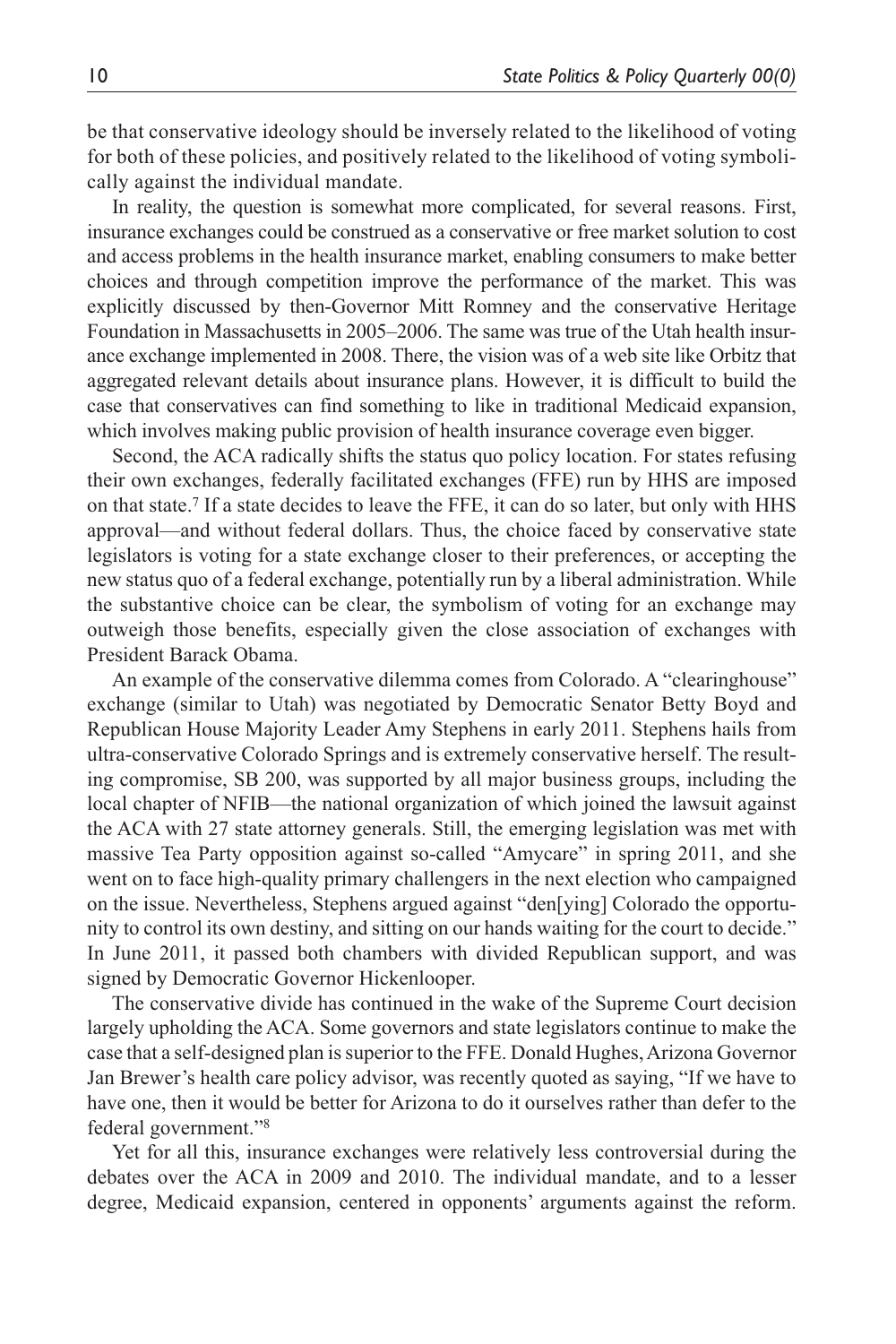Yet, in 2013, things changed. Legal arguments from Case Western Reserve professor Jonathan Adler and Cato Institute scholar Michael Cannon convinced many states inclined to purse a state-based exchange not to proceed further. They argued that, given the text and history of the statute, a federal fall-back exchange would not be able to provide subsidies for individuals on the exchange, effectively undoing a large portion of Obamacare in that state. Cases featuring this line of argument began to conflict in the circuit courts in 2014, and the Supreme Court granted *certiorari* and heard arguments on *King v. Burwell* in March 2015. A 5–4 decision in favor of the Obama Administration was handed down in June 2015. What is key from this article's perspective is that such arguments made to conservative state legislators (through blogs or American Legislative Exchange Council [ALEC] meetings) should amplify the effect of ideology in determining a legislator's vote on exchange implementation.

In terms of Medicaid, the status quo might appear to be unchanged. After all, the Supreme Court ruled that the federal government can not penalize states refusing to expand their Medicaid programs. On the contrary, forgoing 100% funding for two years and 90% funding thereafter must be counted as an opportunity cost of saying no to expansion, especially with many health care facilities struggling with uncompensated care. This is especially the case for the many states who supplement their Medicaid programs with their own funds above their mandated amounts. In this case, even conservatives have to reckon seriously with the costs and benefits of this policy in a concrete, rather than purely symbolic sense.

For liberals, a yes vote appears rather straightforward in both instances. Substantively, exchanges (plus subsidies) and Medicaid expansion implement the access and cost reforms that have been a liberal priority for so long. Politically, association with Obama's biggest domestic policy victory is a no-brainer. A very small minority of Democrats have argued against particular implementations of state insurance exchanges, claiming an overly strong role for health insurance companies in the governance of the exchanges in particular states.

For symbolic votes on the individual mandate, we would expect these strategic factors to be less salient. Moreover, the contextual differences across states are minimized; the mandate is identical everywhere. The only relevant difference would be cross-state ideological differences. It is possible that there are Republicans liberal enough or Democrats conservative enough to vote in an unexpected direction.

### *Legislator Ideology*

At a basic level, spatial politics posit legislators that compare bill locations on some dimension with that of the status quo, and vote for the former if it is closer to their ideal point and latter if not. Empirical implementations of the spatial voting model have relied on ideal points estimated from past roll call votes, using NOMINATE (Poole and Rosenthal 1997; 2007) or an item-response model (Clinton, Jackman, and Rivers 2004).

However, this has not been the case for state legislators. Shor and McCarty (2011) debuted a new data set of legislator-level ideal points that are in a single-dimensional common space to facilitate cross-state comparisons. These are based on using roll call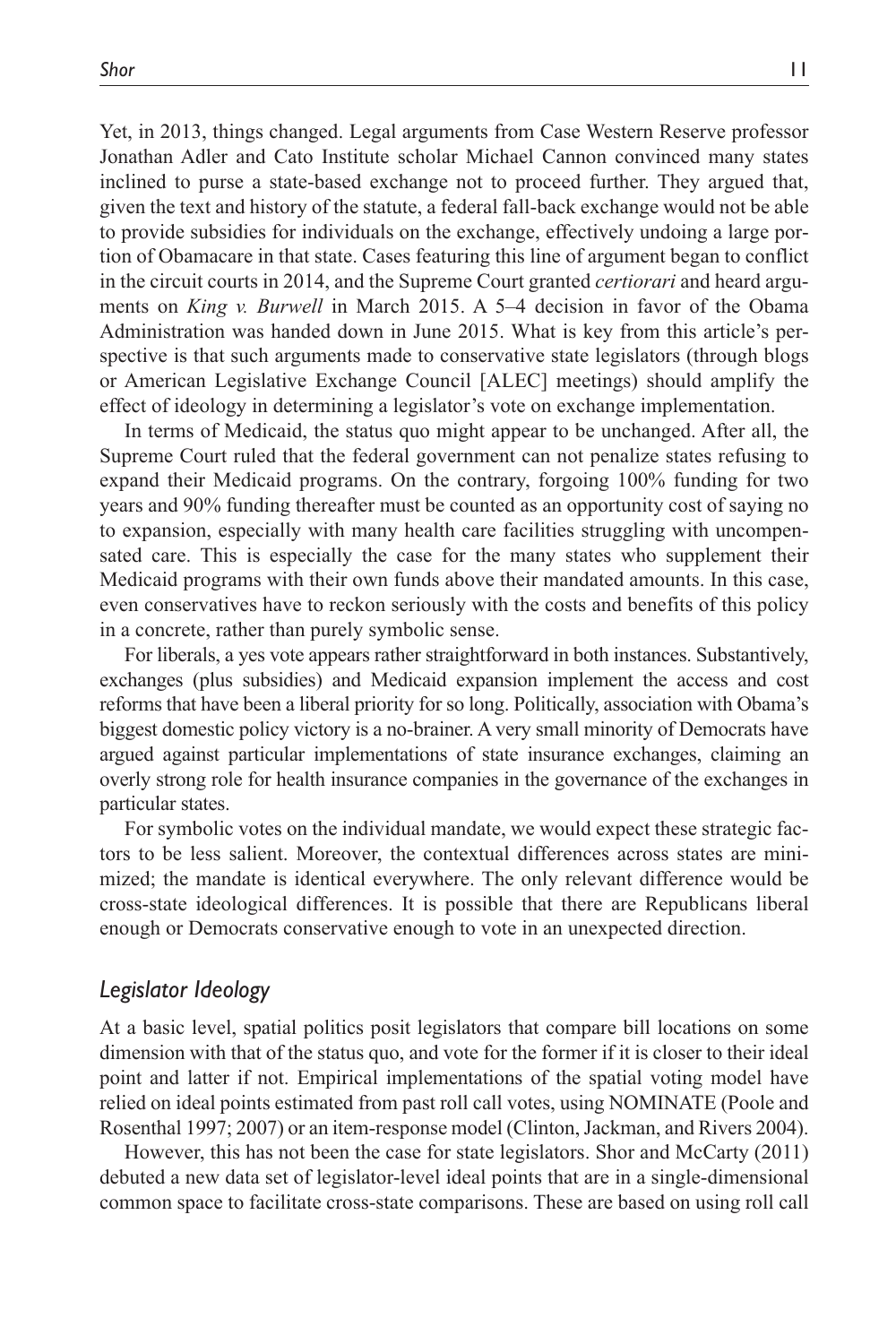votes in the state legislatures to estimate state-specific legislator ideal points. These are then projected into common ideological space using candidate survey data from Project Vote Smart that has been continually administered in largely identical form every state and federal election cycle since 1996. Because the candidate surveys ask the same questions across states and time, it allows me to place ideological estimates from within individual states in common, comparable ideological space. The data are not subject to the vagaries of vastly different legislative agendas in the states. The original version of the Shor-McCarty data extended only through 2008. This paper uses a newly updated version of that data set that extends to 2016, and covers many state-years missing in interim updates.

## *District Opinion*

District opinion might matter directly if legislators feel that voters or interest groups are likely to pay close attention to these votes, which are quite likely to be salient. Nyhan et al. (2012) has argued—in the context of Congressional elections—that the ACA is uniquely salient and taps district opinion in a way that other roll call votes do not. It remains to be seen whether the same dynamic operates at the state legislative district level.

To evaluate whether district opinion is an additional factor, we need measures of district-level public opinion. This is difficult to accomplish, as sample sizes on even very large national surveys are insufficient. One response to this problem is *disaggregation* at the district levels (Tausanovitch and Warshaw 2013). Here, multiple national polls are pooled so as to generate sufficiently large sample sizes by district. The principal difficulty of such a method is the sheer amount of data required, which often necessitate pooling polls over a decade or more.

I use three measures of district preferences. The first is the simplest. Presidential vote is a traditional proxy for district ideology (Kernell 2009; Levendusky, Pope, and Jackman 2008). This is because the presidential vote in recent years has largely become an ideological choice between two polarized, alternative visions of government. Specifically, I use district deviations from the national average of the 2008 election (for votes taken in 2012 or earlier, using pre-redistricting districts) or 2012 presidential vote (for votes taken in 2013 or later, using post-redistricting districts).

As a more direct alternative to either disaggregation or presidential vote, I turn to modeling aggregate opinion with multilevel regression combined with poststratification (MRP), which has been shown to offer excellent recovery of state-level opinion estimates with minimal data requirements (Lax and Phillips 2009b; Park, Gelman, and Bafumi 2004). Here, opinion is modeled with both demographic information and non-demographic geographic effects. Mechanically, after the multilevel model is estimated, predictions are made for each demographic-geographic respondent cell. Then, these predictions are poststratified by detailed Census population data about the sizes of these cells in the districts. Warshaw and Rodden (2012) conduct similar exercises for state Senate districts and find that MRP efficiently estimates opinion despite the extreme sparseness of the data. Given how much more numerous are state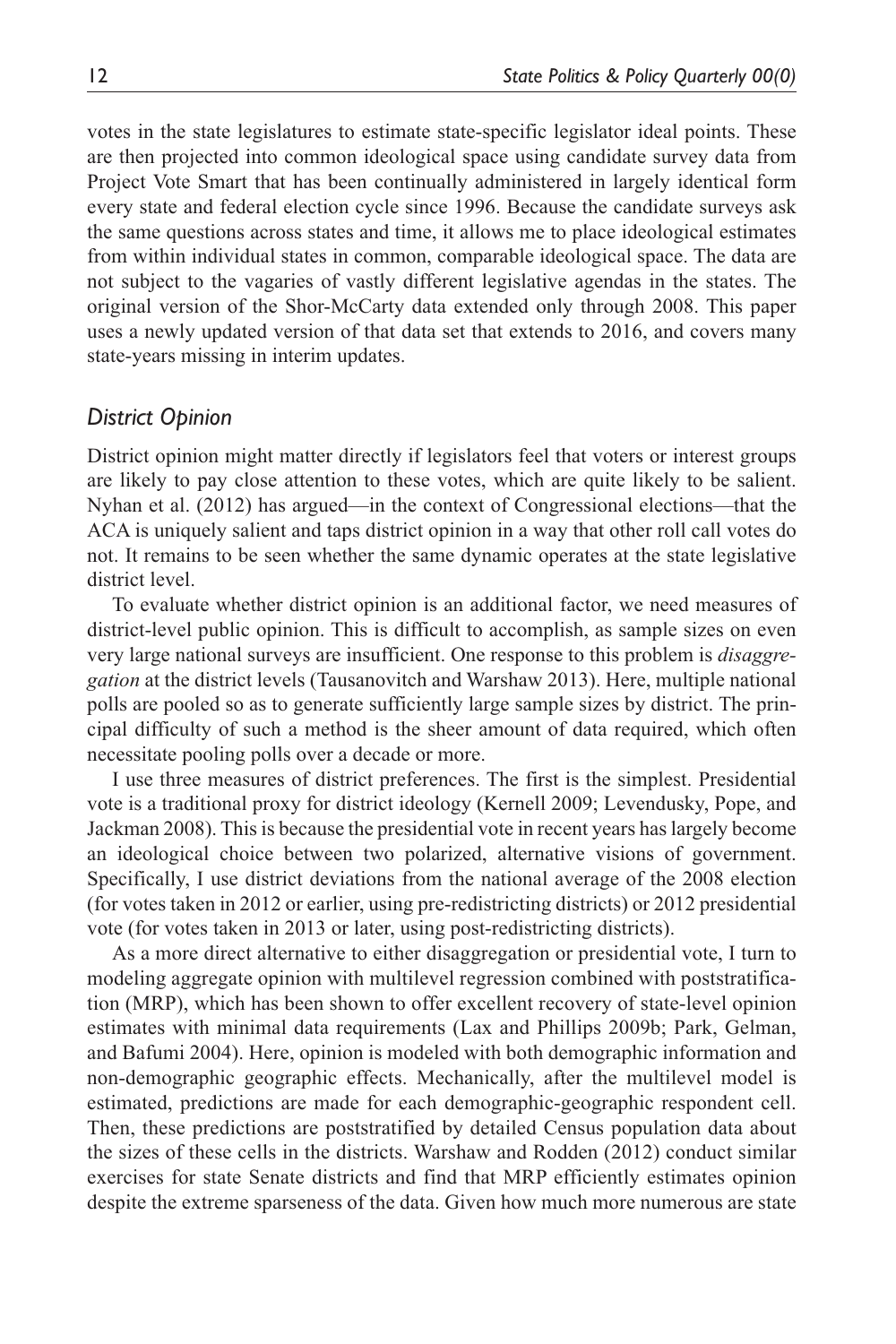House districts and how much more taxing on the limited data, I estimate opinion for upper chamber districts only. Details of the MRP procedure can be found in the online appendix.

Survey data come from a 5,000 respondent survey conducted by Survey Sampling International, funded with a grant from the Robert Wood Johnson Foundation. Respondents were asked of their opinion on the ACA, with identical wording to polls conducted monthly over years by the Kaiser Family Foundation.9

# **Analysis**

## *Model*

I model individual-level votes in the context of a multilevel model with varying intercepts for the bills, and varying slopes for the ideology effect across bills. In addition to its more efficient use of data, a multilevel model is preferred to a classical alternative because of its generality. They avoid a stark choice between complete pooling or ignoring contextual differences across units, or no pooling (often called fixed effects), which implies ignoring differences across units. The extent of the partial pooling is dictated by the data.10 I fit more restricted models with only varying intercepts and a more general model with both varying intercepts and slopes, and obtain substantially similar results. The varying intercepts and slopes models showed considerable improvements in model fit.

## *Results*

Tables 5, 6, and 7 show the results for a related set of models for all three provisions. Note that results are standardized for comparing coefficient sizes within-model only. When considering party alone (column 1 in each table), Republicans and Democrats vote in the expected direction. The same is true for legislative conservatism (column 2 in each table); the more conservative the legislator, the more likely a "Nay" vote on HIX implementation and Medicaid expansion, and a "Yea" vote on prohibiting the mandate. Model fit improves significantly comparing party- and ideology-only models. Combining the two in columns 3 and 4 (with varying slopes by ideology in the latter), we can see how much the effect of legislator ideology dwarfs party. Party remains statistically significant, but its magnitude shrinks dramatically everywhere. The varying intercepts plus slopes specification in column 4 outperforms the varying intercepts-only specification in column 3, and is the preferred specification, given the improvements in model fit on multiple measures and over all three provisions.

Because the coefficients from a logit model are hard to interpret, I plot the predicted probability of a yes vote on a select portion of these bills. These are shown in Figure 1. Overall, errors in model predictions are where we would expect them to be—closer to the cutline. Democrats and Republicans that vote against the expected partisan vote are nearly always moderate. Notable are the differences in the predicted probability curvature, even within implementation areas. This is dramatically visible in the top row, with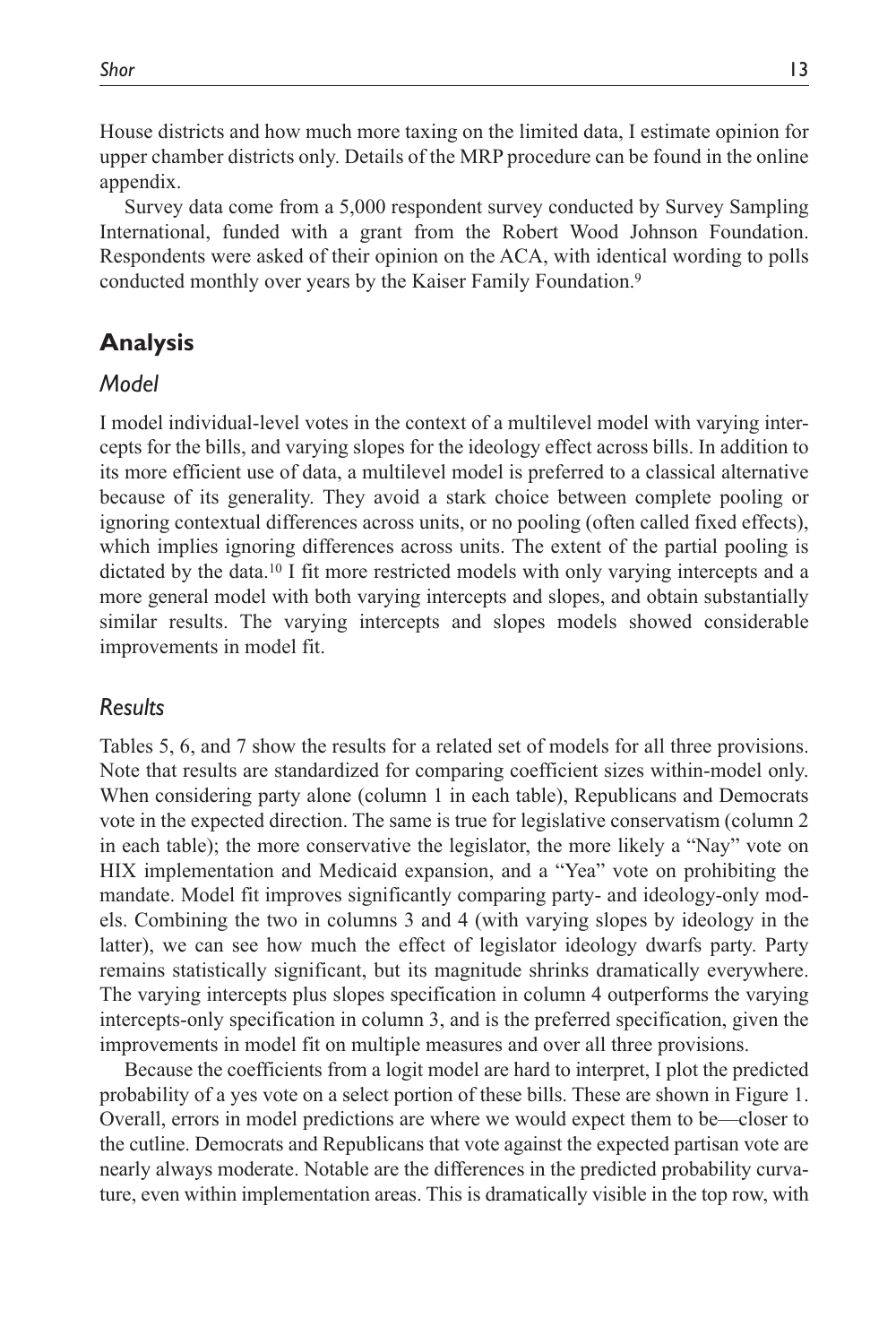|                                | Party only  | Ideology only       | Combined            | Combined (VS) |
|--------------------------------|-------------|---------------------|---------------------|---------------|
|                                | (1)         | (2)                 | (3)                 | (4)           |
| Party $(I = R)$                | $-4.87***$  |                     | $-2.05***$          | $-0.59*$      |
|                                | (0.14)      |                     | (0.27)              | (0.34)        |
| Conservatism                   |             | $-6.06***$          | 3.68***             | 8.77***       |
|                                |             | (0.19)              | (0.34)              | (1.45)        |
| Constant                       | $1.65***$   | 1.86 <sup>***</sup> | 1.79 <sup>*</sup> * | $1.61***$     |
|                                | (0.24)      | (0.31)              | (0.28)              | (0.42)        |
| <b>PCP</b>                     | 89.2        | 90.8                | 90.9                | 92.7          |
| <b>PRE</b>                     | 67.8        | 72.8                | 72.8                | 78.2          |
| ePCP                           | 83.9        | 84.5                | 85.0                | 89.7          |
| <b>AUC</b>                     | 93.2        | 94.6                | 94.5                | 98.I          |
| Varying intercept by bill      | Yes         | Yes                 | Yes                 | Yes           |
| Varying slope by bill          | No.         | No                  | No                  | Yes           |
| <b>Observations</b>            | 4,290       | 4,305               | 4,290               | 4,290         |
| Log likelihood                 | $-1,295.37$ | $-1,262.63$         | $-1,225.10$         | $-835.98$     |
| Akaike information criterion   | 2,596.75    | 2,531.25            | 2,458.21            | 1,683.97      |
| Bayesian information criterion | 2,615.84    | 2,550.36            | 2.483.67            | 1,722.15      |

#### **Table 5.** HIX Implementation.

 $*_{p}$  < .1.  $*_{p}$  < .05.  $*_{p}$  < .01.

Note: PCP is percentage correctly predicted, PRE is proportionate reduction in error, ePCP is expected percentage correctly predicted (Herron 1999), AUC is area under the curve, VS is varying intercepts plus slopes specification.

a more typical negative slope for Colorado's SB 200 and a rarer positive slope for North Carolina's HB 115 (where liberal activists decried corporate influence on exchange structure).

While the estimated *average* effect of ideology is in the expected direction for all three types of votes, it is useful to inspect the distribution of varying slopes for ideology. Figure 2 displays histograms of the slopes. For Medicaid expansion and mandate prohibition votes, the slope for ideology does vary (especially for the former), but all are in the expected direction. That is, in no bill does being more conservative translate into a greater probability of voting for Medicaid expansion and against the mandate. This is also true of nearly all insurance exchange bills. For four bills, however, that is not the case. In these bills, the slope is positive, indicating that exchange legislation opposition comes from liberal legislators. Examples include SB 87 in Rhode Island, SB 221 in New Mexico, HB 115 in North Carolina, and SB 163 in New Hampshire. This might imply that the legislation in that state could have been written in a more liberal fashion without jeopardizing passage.

The models in Tables 5, 6, and 7 perform rather well. The percentage correctly classified for the three varying slopes models (column 4) are 92.7% (exchange implementation), 93.4% (Medicaid expansion), and 96.1% (mandate). This compares favorably with the null model, or the percentage modally classified, with a 78.2%, 88.6%, and a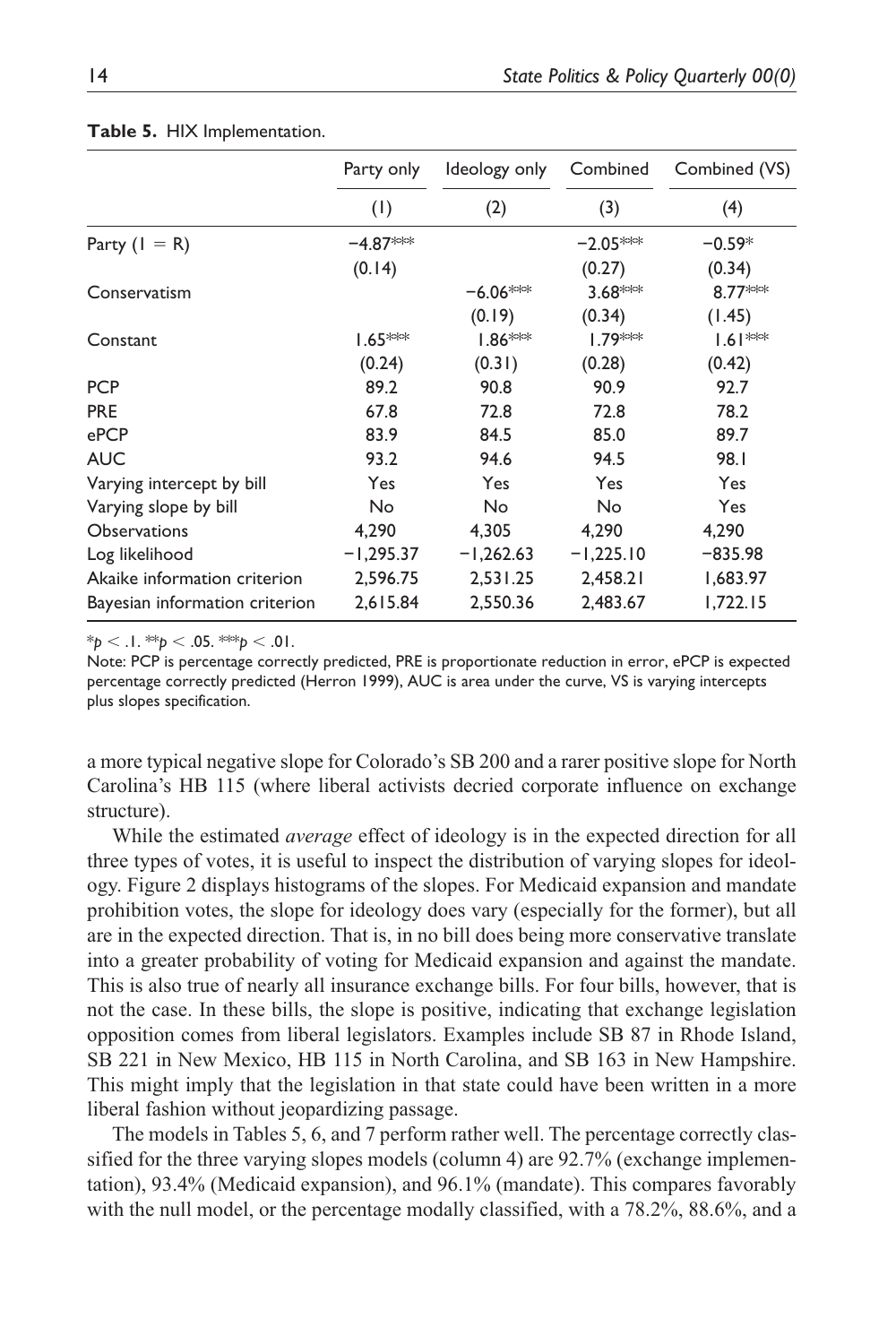#### **Table 6.** Medicaid Expansion.

|                                | Party only | Ideology only |            | Combined (VS) |
|--------------------------------|------------|---------------|------------|---------------|
|                                | (1)        | (2)           | (3)        | (4)           |
| Party                          | $-7.34***$ |               | $-1.73***$ | $-1.65***$    |
|                                | (0.30)     |               | (0.39)     | (0.43)        |
| <b>Ideology</b>                |            | $-11.48***$   | -9.81 ***  | $-13.10***$   |
|                                |            | (0.47)        | (0.58)     | (1.28)        |
| Constant                       | $1.78***$  | $2.65***$     | 2.76***    | $3.55***$     |
|                                | (0.28)     | (0.45)        | (0.45)     | (0.60)        |
| <b>PCP</b>                     | 90.6       | 93.1          | 92.9       | 93.4          |
| <b>PRE</b>                     | 83.9       | 88.2          | 87.7       | 88.6          |
| ePCP                           | 86.3       | 89.9          | 90         | 90.5          |
| <b>AUC</b>                     | 96.4       | 98.2          | 98.3       | 98.6          |
| Varying intercept by bill      | Yes        | Yes           | Yes        | Yes           |
| Varying slope by bill          | No         | No            | No         | Yes           |
| Observations                   | 4.116      | 4,128         | 4.116      | 4.116         |
| Log likelihood                 | $-985.50$  | $-764.65$     | $-751.81$  | $-718.77$     |
| Akaike information criterion   | 1,977.01   | 1,535.30      | 1,511.62   | I,449.54      |
| Bayesian information criterion | 1,995.98   | 1,554.27      | 1,536.91   | 1,487.48      |

 $*_{p}$  < .1.  $*_{p}$  < .05.  $*_{p}$  < .01.

Note: PCP is percentage correctly predicted, PRE is proportionate reduction in error, ePCP is expected percentage correctly predicted (Herron 1999), AUC is area under the curve, VS is varying intercepts plus slopes specification.

94.2% proportionate reduction in error (PRE) over that baseline. 11 These classical fit statistics are now increasingly deprecated, however (Greenhill, Ward, and Sacks 2011; Herron 1999). One extremely simple alternative is "expected PCP" or ePCP (Herron 1999), which is a correction to the more traditional PCP that gets away from using an arbitrary threshold like 50%. It can be described as the average of the probabilities that the model predicts for each observation. In the three models, the ePCP statistic is telling us that 90% to 94% of the probability density is assigned to the correct outcome. Another alternative is the receiver operating characteristics (ROC) curve, which describes the tradeoff between the true positive rate (sensitivity) and the false positive rate (specificity) with a varying threshold. Well fitting models are those with curves that come closest to the upper left hand corner of the ROC curve; these have the highest ratio of a true positive rate relative to false positive rate, and a correspondingly high area under the curve (AUC). The three models have AUC statistics of 98% to 99%, which are considered very high. Finally, the separation plot in Figure 3 is a new visualization of dichotomous model fit from Greenhill, Ward, and Sacks (2011). In an extremely informationally dense plot, we can see that the model does a very good job in assigning high predicted probabilities to outcomes of 1 (e.g., a vote for HIX implementation or Medicaid expansion, or a vote in favor of banning an individual mandate), and low probabilities to the 0 outcome. We can do better in evaluating model fit,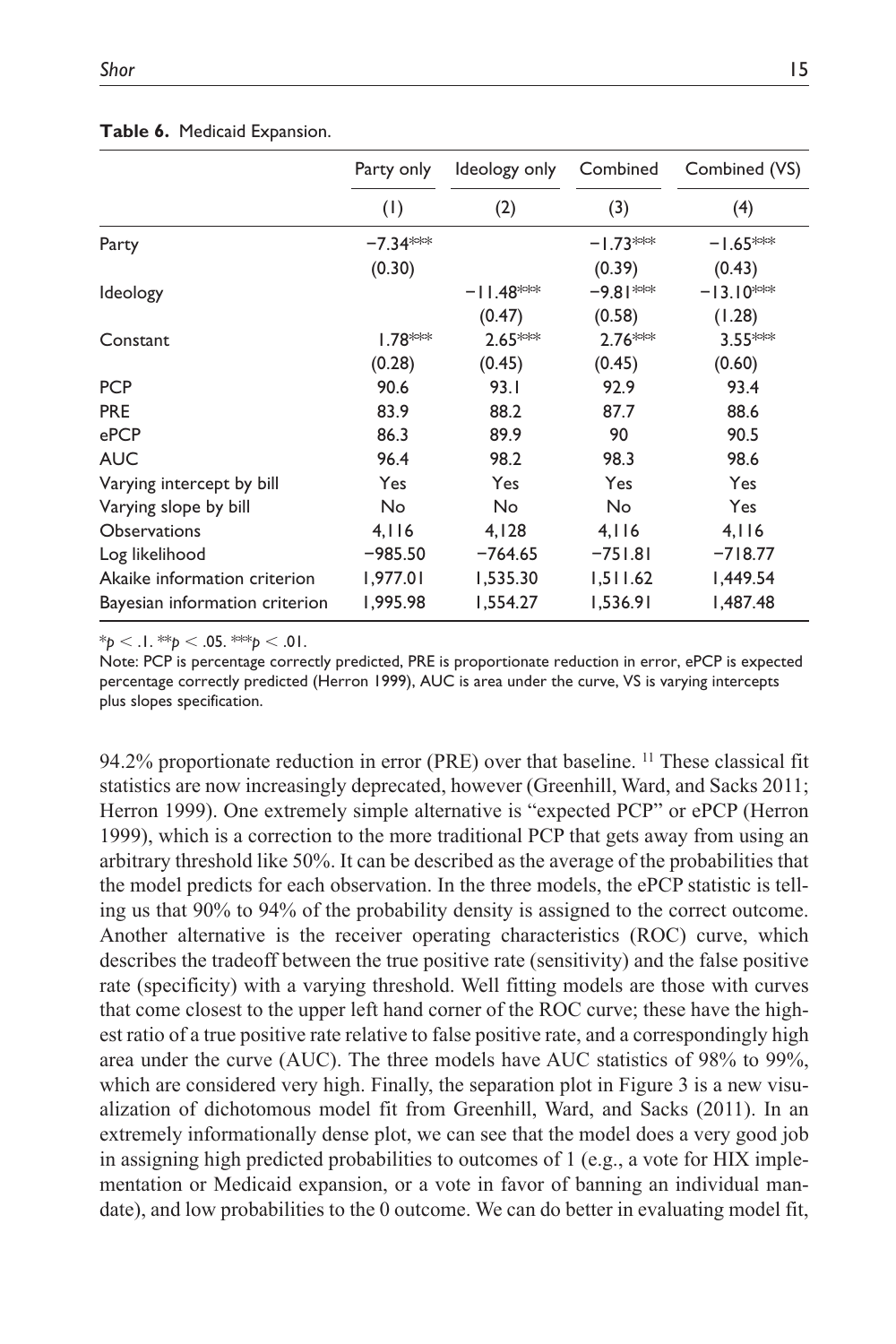|                                | Party only | Ideology only | Combined  | Combined (VS) |  |
|--------------------------------|------------|---------------|-----------|---------------|--|
|                                | (1)        | (2)           | (3)       | (4)           |  |
| Party                          | 6.95 ***   |               | 0.76      | $1.07*$       |  |
|                                | (0.31)     |               | (0.49)    | (0.57)        |  |
| <b>Ideology</b>                |            | $9.31***$     | $8.36***$ | 9.96 ***      |  |
|                                |            | (0.47)        | (0.74)    | (1.27)        |  |
| Constant                       | $1.63***$  | $1.85***$     | $1.83***$ | $2.38***$     |  |
|                                | (0.29)     | (0.29)        | (0.29)    | (0.48)        |  |
| <b>PCP</b>                     | 95.1       | 95.8          | 95.7      | 96.1          |  |
| <b>PRE</b>                     | 92.8       | 93.8          | 93.7      | 94.2          |  |
| ePCP                           | 91.7       | 93.3          | 93.3      | 93.6          |  |
| <b>AUC</b>                     | 97.4       | 98.4          | 98.4      | 99.0          |  |
| Varying intercept by bill      | Yes        | Yes           | Yes       | Yes           |  |
| Varying slope by bill          | No         | No            | No        | Yes           |  |
| <b>Observations</b>            | 2,515      | 2,517         | 2,515     | 2,515         |  |
| Log likelihood                 | $-439.67$  | $-344.33$     | $-342.97$ | $-328.26$     |  |
| Akaike information criterion   | 885.34     | 694.66        | 693.95    | 668.53        |  |
| Bayesian information criterion | 902.83     | 712.15        | 717.27    | 703.51        |  |

#### **Table 7.** Oppose Mandate.

 $*_{p}$  < .1.  $*_{p}$  < .05.  $*_{p}$  < .01.

Note: PCP is percentage correctly predicted, PRE is proportionate reduction in error, ePCP is expected percentage correctly predicted (Herron 1999), AUC is area under the curve, VS is varying intercepts plus slopes specification.

by breaking down the predictions of the model by party; the results of this exercise are found in the online appendix. In short, the models do a very good job for both Democrats and Republicans, providing a tougher null than the modal vote. The fits are slightly better for Democrats than Republicans for insurance exchanges and expansion, and worse on the individual mandate.

## *Opinion*

I examine district opinion in Tables 8, 9, and 10, one for each of the three ACA provisions. When entered individually, districts with more conservative opinions are associated with legislators voting in the expected directions. This is true of upper and lower chamber districts with presidential vote data, and upper chamber districts with MRP estimates of both overall conservatism and ACA approval. Yet, when added to the combined model, we see the same dynamic as party. While coefficients for the other predictors barely move, that for the three measures of opinion falls to insignificance. So, independent of the effect that more extreme districts elect more extreme representatives, public opinion is remarkably ineffective in pressuring legislators to vote in accordance with their preferences.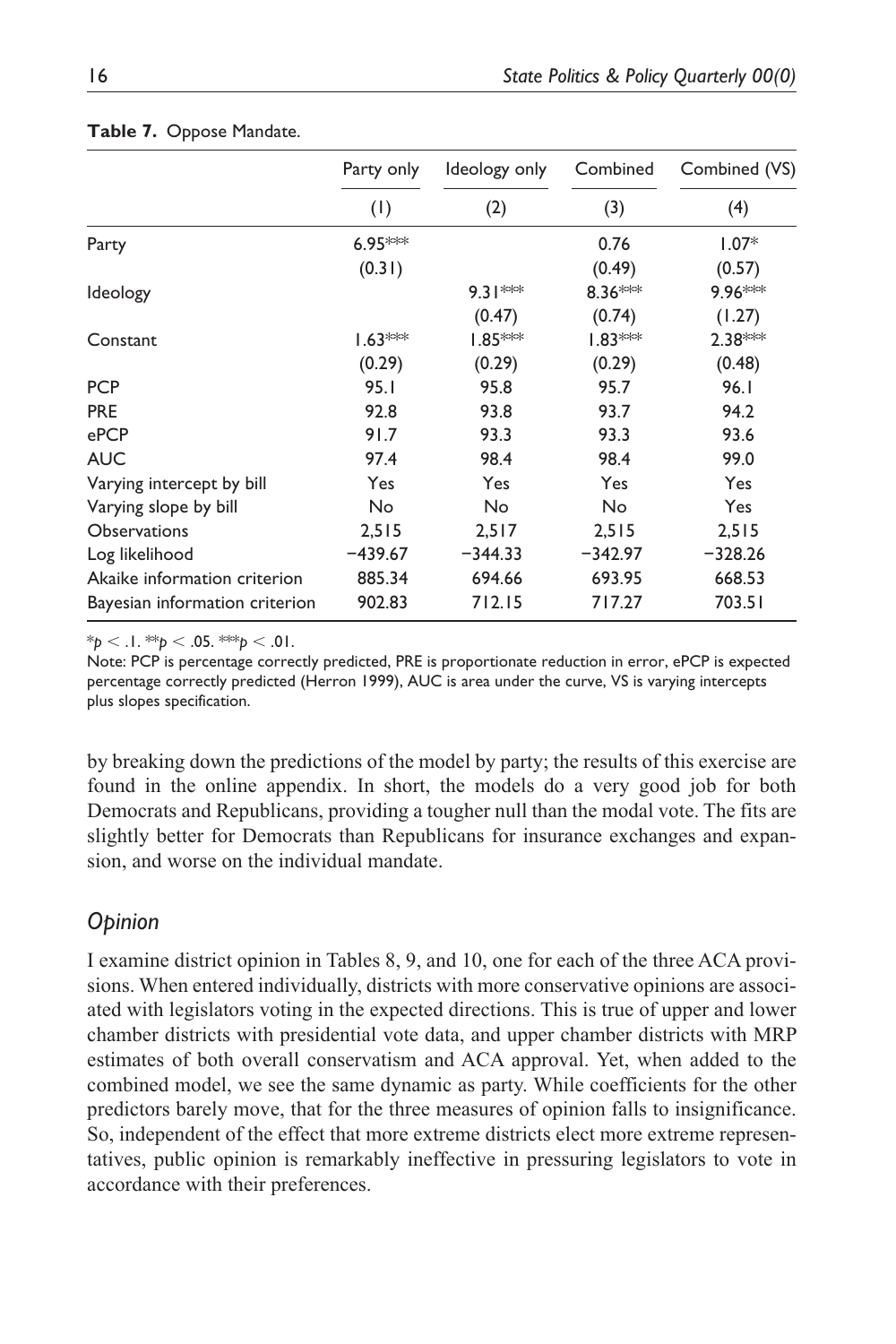

**Figure 1.** Predicted probability plots for select ACA implementation bills; top row is HIX bills, middle row Medicaid expansion, and bottom row mandate prohibition. *Note.* ACA = Affordable Care Act.

## **Conclusion**

This article provides evidence that individual state legislator decisions in voting on health care exchange implementation, Medicaid expansion, and the individual mandate are highly ideologically charged. Legislator partisanship is an important predictor of votes, but that is largely because party and ideology are highly correlated in the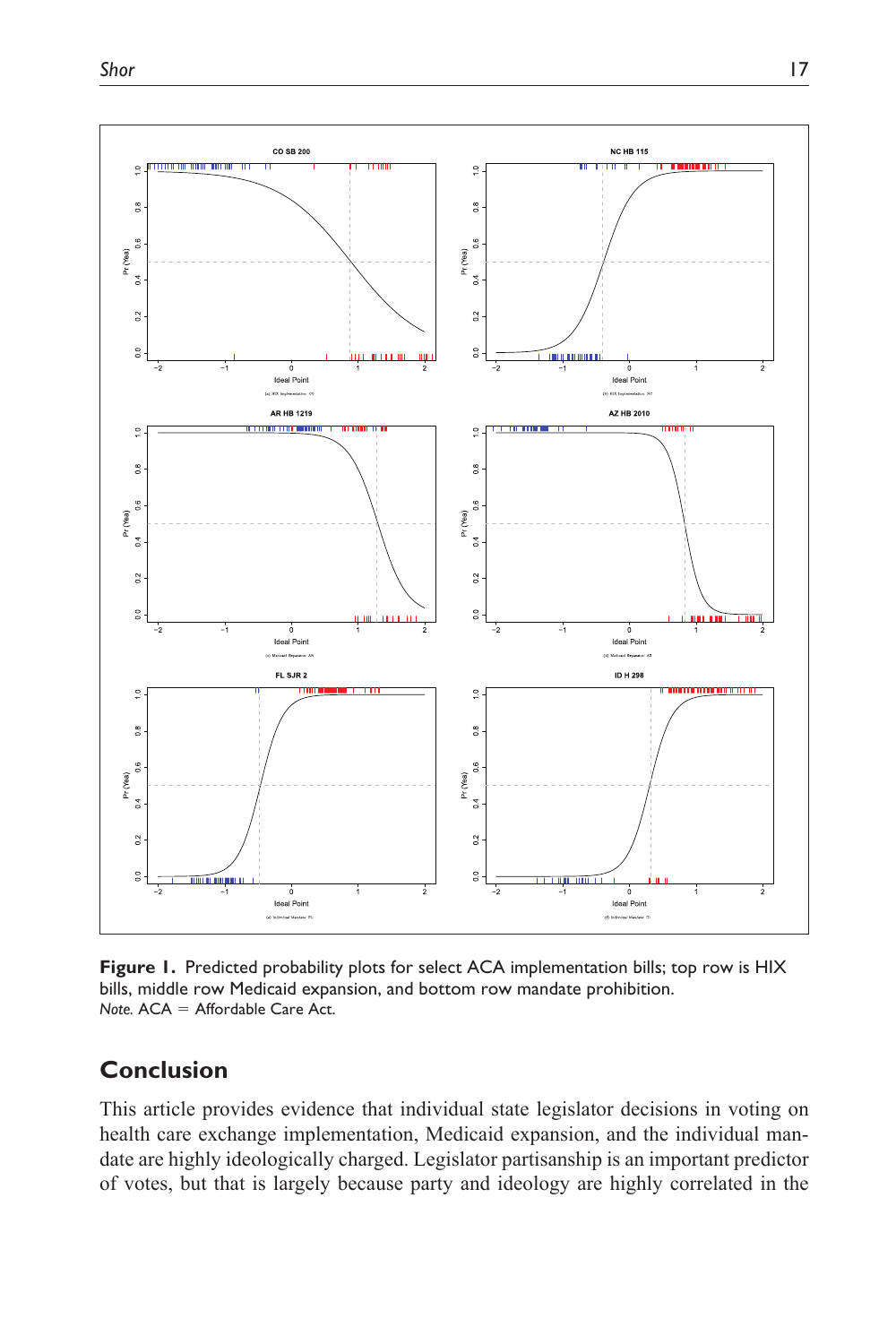

**Figure 2.** Varying slope coefficients, by vote subset. Slopes differ by varying amounts across issue areas.



**Figure 3.** Separation plots of model fit for all subsets of votes. The models fit the data very well.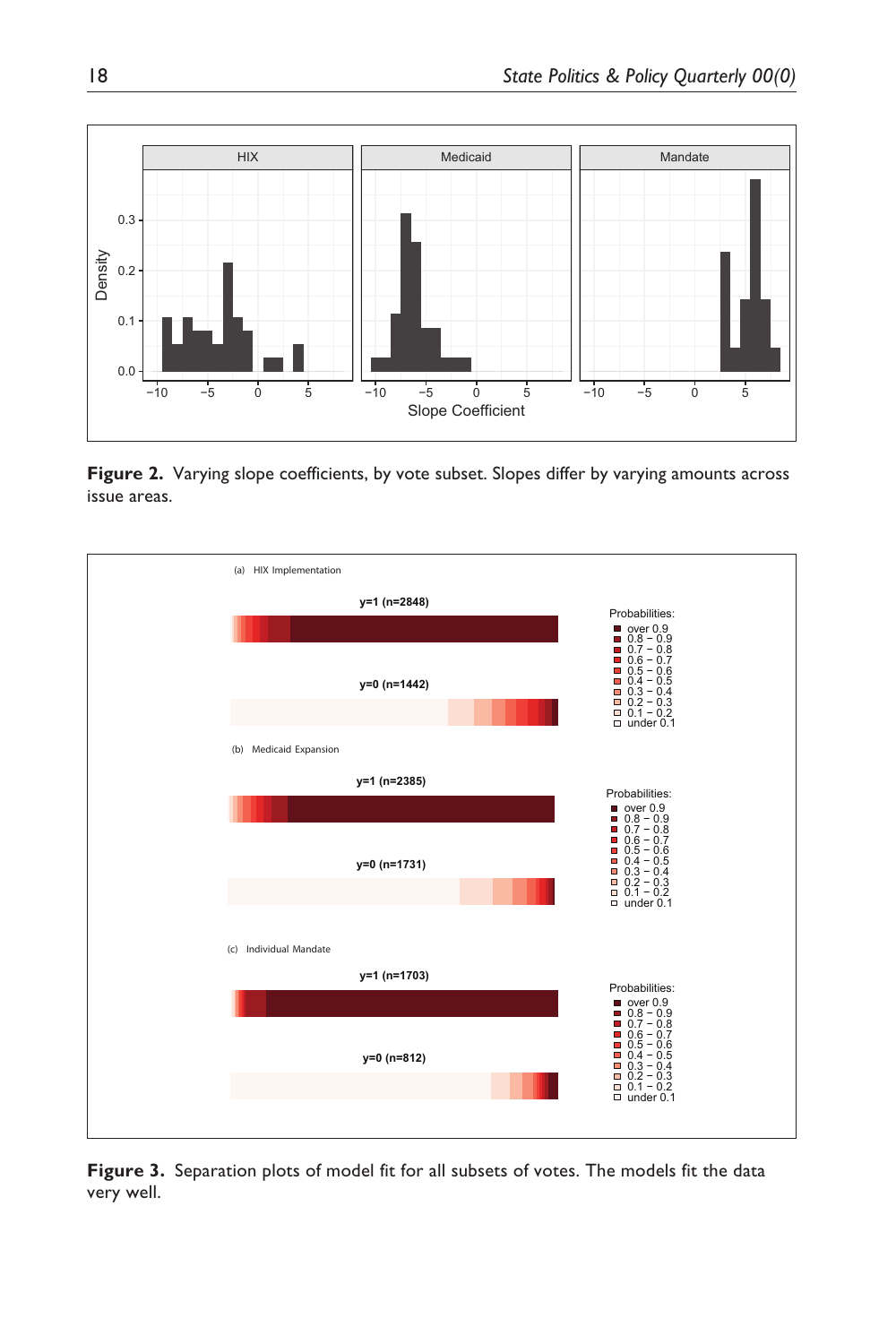|                                | Presidential<br>vote | Presidential<br>vote | <b>ACA</b><br>opinion | <b>ACA</b><br>opinion | District<br>opinion | <b>District</b><br>opinion |
|--------------------------------|----------------------|----------------------|-----------------------|-----------------------|---------------------|----------------------------|
|                                | (1)                  | (2)                  | (3)                   | (4)                   | (5)                 | (6)                        |
| Conservatism                   |                      | $-8.69***$           |                       | $-11.90***$           |                     | $-11.56***$                |
|                                |                      | (1.54)               |                       | (3.14)                |                     | (2.99)                     |
| Republican $(R = 1)$           |                      | $-0.87**$            |                       | $-0.45$               |                     | $-0.57$                    |
|                                |                      | (0.38)               |                       | (0.87)                |                     | (0.87)                     |
| Democratic presidential vote   | $3.47***$            | 0.13                 |                       |                       |                     |                            |
|                                | (0.15)               | (0.26)               |                       |                       |                     |                            |
| <b>ACA</b> conservatism        |                      |                      | $-3.40***$            | 0.72                  |                     |                            |
|                                |                      |                      | (0.44)                | (0.71)                |                     |                            |
| District conservatism          |                      |                      |                       |                       | $-2.57***$          | 0.92                       |
|                                |                      |                      |                       |                       | (0.33)              | (0.63)                     |
| Constant                       | $1.23***$            | $1.60***$            | $1.39***$             | $2.13***$             | $1.23***$           | $2.10***$                  |
|                                | (0.22)               | (0.47)               | (0.33)                | (0.58)                | (0.29)              | (0.55)                     |
| <b>PCP</b>                     | 80.2                 | 92.3                 | 75.4                  | 94.0                  | 74.6                | 94.0                       |
| <b>PRE</b>                     | 70.5                 | 88.5                 | 65.5                  | 91.5                  | 64.3                | 91.5                       |
| ePCP                           | 70.1                 | 89.2                 | 67.7                  | 90.7                  | 66.9                | 90.6                       |
| <b>AUC</b>                     | 84.6                 | 97.9                 | 81.3                  | 98.3                  | 79.9                | 98.2                       |
| Observations                   | 3.920                | 3.909                | 866                   | 864                   | 866                 | 864                        |
| Log likelihood                 | $-1,866.80$          | $-790.14$            | $-452.59$             | $-179.57$             | $-461.94$           | $-179.04$                  |
| Akaike information criterion   | 3,739.59             | 1,594.28             | 911.18                | 373.14                | 929.88              | 372.09                     |
| Bayesian information criterion | 3,758.42             | 1,638.18             | 925.47                | 406.47                | 944.17              | 405.42                     |

**Table 8.** HIX Implementation with District Opinion (Varying Slopes).

 $*_{p}$  < .1.  $*_{p}$  < .05.  $*_{p}$  < .01.

Note: PCP is percentage correctly predicted, PRE is proportionate reduction in error, ePCP is expected percentage correctly predicted (Herron 1999), AUC is area under the curve.

modern era of polarized politics. Controlling for ideology, partisanship shrinks dramatically in importance. The power of ideology is masked by the ideological polarization in American state legislatures; yet, even with the limited intraparty ideological heterogeneity, we can see plenty of examples of moderate Republicans voting in favor of particular ACA exchange implementation and Medicaid expansion bills (but almost never in favor of the individual mandate). District opinion has an even more limited effect on legislator votes on these bills. True, districts that disapprove of the ACA tend to elect representatives that are also ill-inclined toward the law. Yet when push comes to shove, these legislators act as trustees, not agents, of the districts that elected them.

More broadly, other studies are needed to replicate and contextualize the findings of this article regarding the absolutely primary role for ideology in legislator behavior. Variations in salience can, for example, show us whether party considerations might matter more when decisions are less publicly visible. While the high salience of Obamacare should support a strong role for public opinion, perhaps critical variation in the media environment has been missed. Do legislators in statehouses and/or districts with an active media presence from local newspapers and TV states act differently from those in states and districts with an atrophied media presence?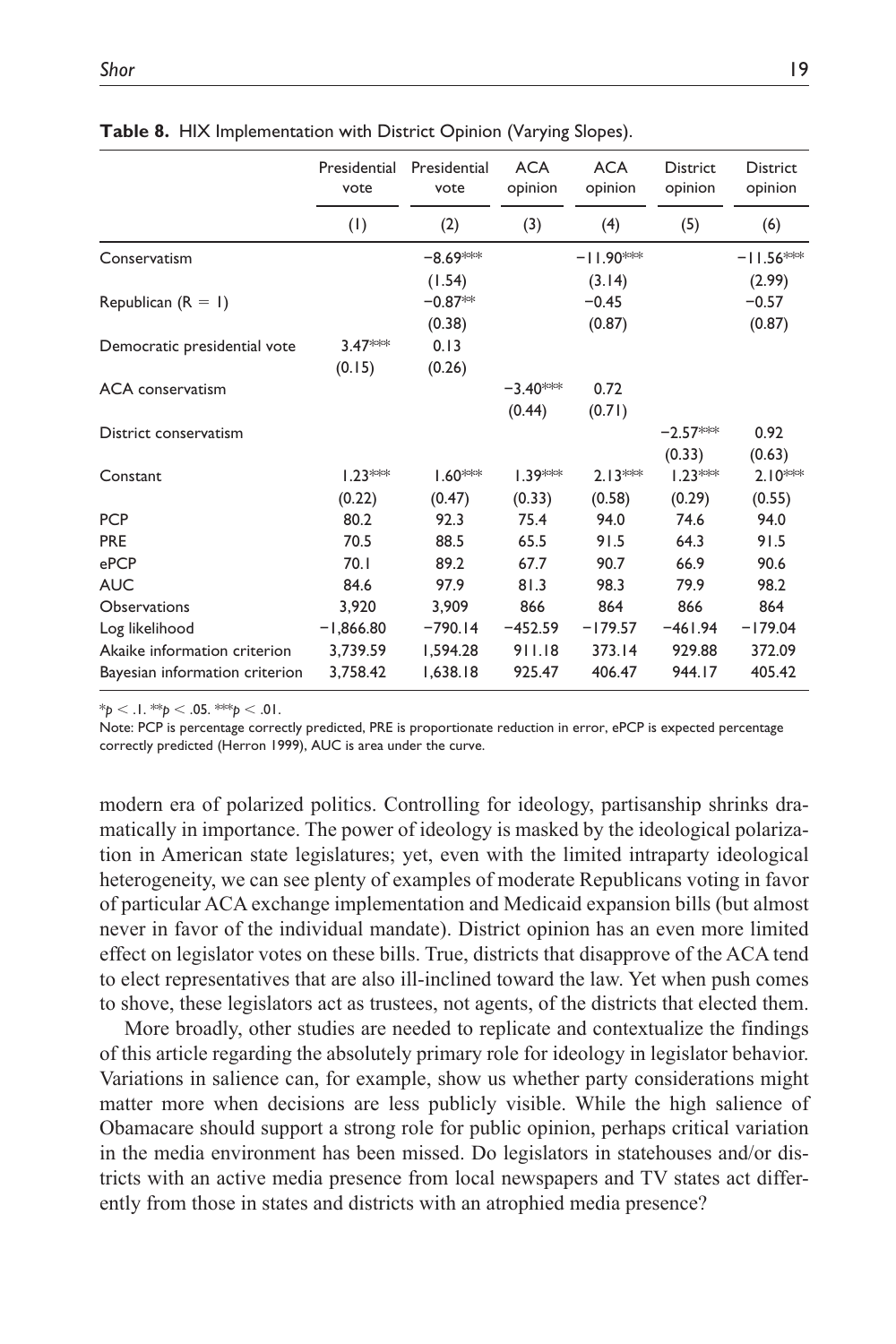|                                | Presidential<br>vote | Presidential<br>vote | <b>ACA</b><br>opinion | <b>ACA</b><br>opinion | <b>District</b><br>opinion | <b>District</b><br>opinion |
|--------------------------------|----------------------|----------------------|-----------------------|-----------------------|----------------------------|----------------------------|
|                                | (1)                  | (2)                  | (3)                   | (4)                   | (5)                        | (6)                        |
| Conservatism                   |                      | $-13.62***$          |                       | $-12.24***$           |                            | $-12.37***$                |
|                                |                      | (1.62)               |                       | (2.11)                |                            | (2.10)                     |
| Republican $(R = 1)$           |                      | $-1.85***$           |                       | $-4.19**$             |                            | $-4.11**$                  |
|                                |                      | (0.50)               |                       | (1.65)                |                            | (1.64)                     |
| Democratic presidential vote   | 4.57***              | 0.22                 |                       |                       |                            |                            |
|                                | (0.19)               | (0.34)               |                       |                       |                            |                            |
| <b>ACA</b> conservatism        |                      |                      | $-3.16***$            | $-0.35$               |                            |                            |
|                                |                      |                      | (0.42)                | (0.71)                |                            |                            |
| District conservatism          |                      |                      |                       |                       | $-2.25***$                 | 0.18                       |
|                                |                      |                      |                       |                       | (0.30)                     | (0.64)                     |
| Constant                       | $0.87***$            | 4.19***              | $0.73***$             | $5.02***$             | $0.62***$                  | 4.93***                    |
|                                | (0.27)               | (0.75)               | (0.25)                | (1.19)                | (0.20)                     | (1.18)                     |
| <b>PCP</b>                     | 80                   | 92.2                 | 72.4                  | 93                    | 72.2                       | 92.6                       |
| <b>PRE</b>                     | 53.4                 | 81.9                 | 55                    | 88.6                  | 54.6                       | 88                         |
| ePCP                           | 71.5                 | 88.8                 | 63.7                  | 89.4                  | 62.4                       | 89.3                       |
| <b>AUC</b>                     | 87.8                 | 98.I                 | 79                    | 98.4                  | 77.2                       | 98.4                       |
| <b>Observations</b>            | 3,028                | 3.017                | 1,020                 | 1.018                 | 1,020                      | 1,018                      |
| Log likelihood                 | $-1,383.42$          | $-619.58$            | $-580.46$             | $-226.10$             | $-594.46$                  | $-226.18$                  |
| Akaike information criterion   | 2,772.84             | 1,253.16             | 1,166.92              | 466.19                | 1,194.92                   | 466.37                     |
| Bayesian information criterion | 2,790.89             | 1,295.24             | 1,181.70              | 500.67                | 1,209.70                   | 500.84                     |

**Table 9.** Medicaid Expansion with District Opinion (Varying Slopes).

 $*_{p}$  < .1.  $*_{p}$  < .05.  $*_{p}$  < .01.

Note: PCP is percentage correctly predicted, PRE is proportionate reduction in error, ePCP is expected percentage correctly predicted (Herron 1999), AUC is area under the curve.

From a policy perspective, despite the fact that much of state-level ACA implementation is occurring in the context of red states, this study shows that coalitions to pass concrete and important pillars of the ACA are absolutely possible but differ by state. In blue states where conservatives have little influence, these coalitions need merely be the entire Democratic caucus. In red states, this coalition can include sufficient numbers of moderate Republicans to pass whatever majority thresholds exist. Arkansas' Medicaid expansion is a banner example of exactly this phenomenon. Arkansas Republicans are among the most conservative in the country, yet a majority of Republicans joined all state Democrats to pass expansion despite a 3/4 supermajority requirement. The most conservative Republicans in the state still voted no, but their votes were not required for passage. With regard to Medicaid expansion, Republican governors have been able to win over conservative legislatures with sufficiently accommodative waivers from the Obama administration. Moving forward, it looks like even more radical waivers may be necessary to get sufficient numbers of Republican votes to expand Medicaid in the remaining states. Whether the Trump administration grants these waivers or does away with the program as a whole remains to be seen.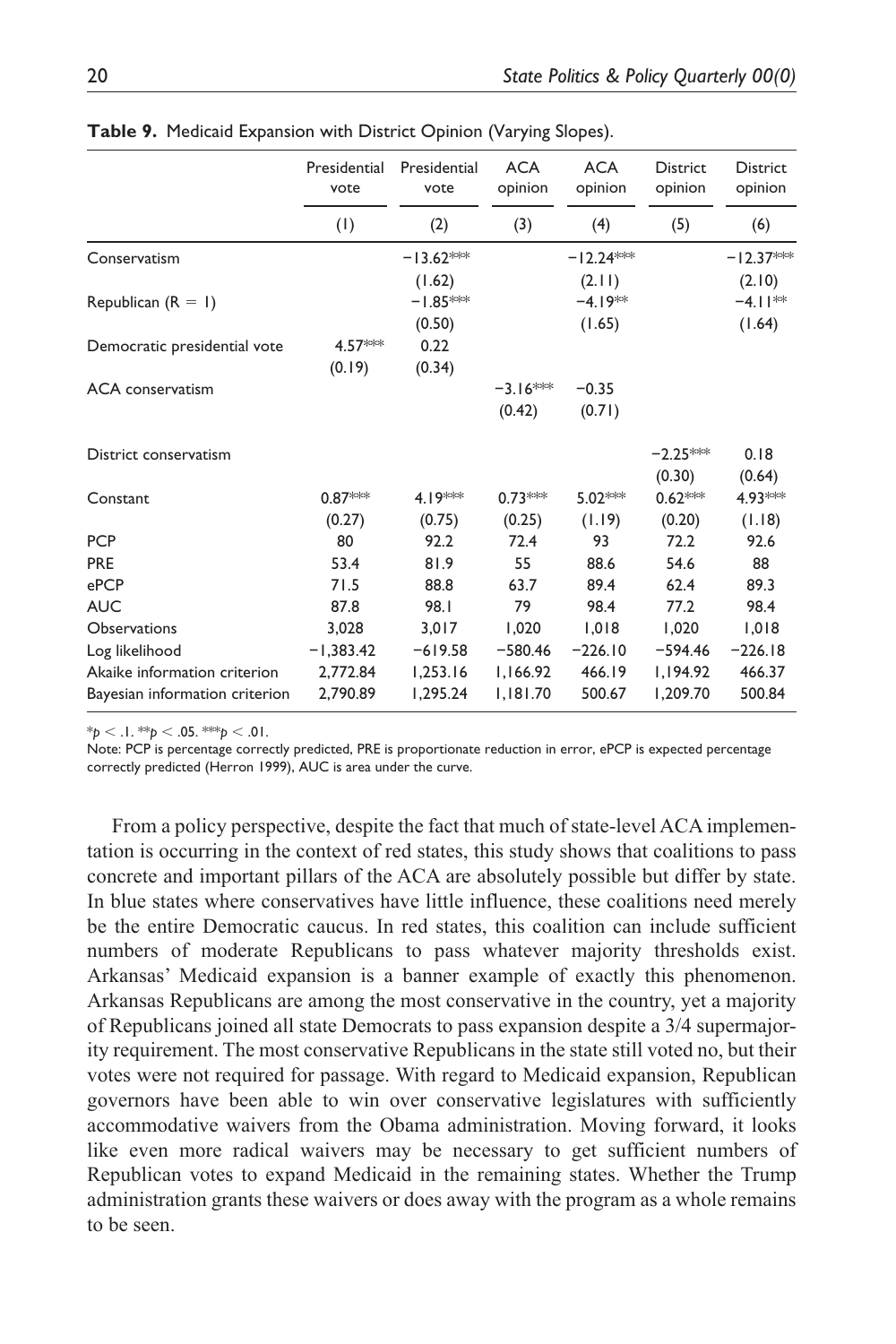|                                | Presidential<br>vote | Presidential<br>vote | <b>ACA</b><br>opinion | <b>ACA</b><br>opinion | <b>District</b><br>opinion | <b>District</b><br>opinion |
|--------------------------------|----------------------|----------------------|-----------------------|-----------------------|----------------------------|----------------------------|
|                                | (1)                  | (2)                  | (3)                   | (4)                   | (5)                        | (6)                        |
| Conservatism                   |                      | $8.17***$<br>(1.23)  |                       | $6.81***$<br>(1.38)   |                            | $7.01***$<br>(1.40)        |
| Republican $(R = 1)$           |                      | $1.12*$<br>(0.58)    |                       | $1.58*$<br>(0.81)     |                            | $1.51*$<br>(0.80)          |
| Democratic presidential vote   | $-5.58***$<br>(0.28) | $-1.23***$<br>(0.34) |                       |                       |                            |                            |
| <b>ACA</b> conservatism        |                      |                      | 2.67***<br>(0.46)     | $-0.74$<br>(0.52)     |                            |                            |
| District conservatism          |                      |                      |                       |                       | $1.60***$<br>(0.34)        | $-1.04*$<br>(0.54)         |
| Constant                       | $1.15***$<br>(0.23)  | $2.30***$<br>(0.47)  | $0.73**$<br>(0.30)    | $1.54***$<br>(0.38)   | $0.72***$<br>(0.18)        | $1.62***$<br>(0.40)        |
| <b>PCP</b>                     | 87.3                 | 95.8                 | 72.4                  | 93.3                  | 68.6                       | 93.1                       |
| <b>PRE</b>                     | 59.5                 | 86.5                 | 57.4                  | 89.7                  | 51.5                       | 89.4                       |
| ePCP                           | 79.6                 | 93.2                 | 61.6                  | 89.7                  | 58.9                       | 89.8                       |
| <b>AUC</b>                     | 91.3                 | 98.9                 | 74.2                  | 97.8                  | 69.5                       | 97.8                       |
| <b>Observations</b>            | 1,912                | 1,910                | 525                   | 525                   | 525                        | 525                        |
| Log likelihood                 | $-672.43$            | $-262.21$            | $-313.12$             | $-102.19$             | $-323.44$                  | $-101.32$                  |
| Akaike information criterion   | 1,350.85             | 538.42               | 632.24                | 218.38                | 652.89                     | 216.63                     |
| Bayesian information criterion | 1,367.52             | 577.30               | 645.04                | 248.23                | 665.68                     | 246.48                     |

**Table 10.** Prohibit Mandate Models with District Opinion (Varying Slopes).

 $*_{p}$  < .1.  $*_{p}$  < .05.  $*_{p}$  < .01.

Note: PCP is percentage correctly predicted, PRE is proportionate reduction in error, ePCP is expected percentage correctly predicted (Herron 1999), AUC is area under the curve.

### **Author's Note**

Previous versions of this article have been presented at the Annual Meetings of the Midwest and American Political Science Association. This article began while the author was a Robert Wood Johnson Foundation Scholar in Health Policy.

## **Acknowledgments**

This paper was started when the author was a Robert Wood Johnson Health Policy Scholar at the University of California, Berkeley. Thanks to Eric Schickler, Will Dow, John Ellwood, Ryan T. Moore, and the other Robert Wood Johnson Health Policy scholars who heard and critiqued earlier versions of this article. Thanks also to the anonymous reviewers of this article and the editors of the State Politics and Policy Quarterly.

## **Declaration of Conflicting Interests**

The author(s) declared no potential conflicts of interest with respect to the research, authorship, and/or publication of this article.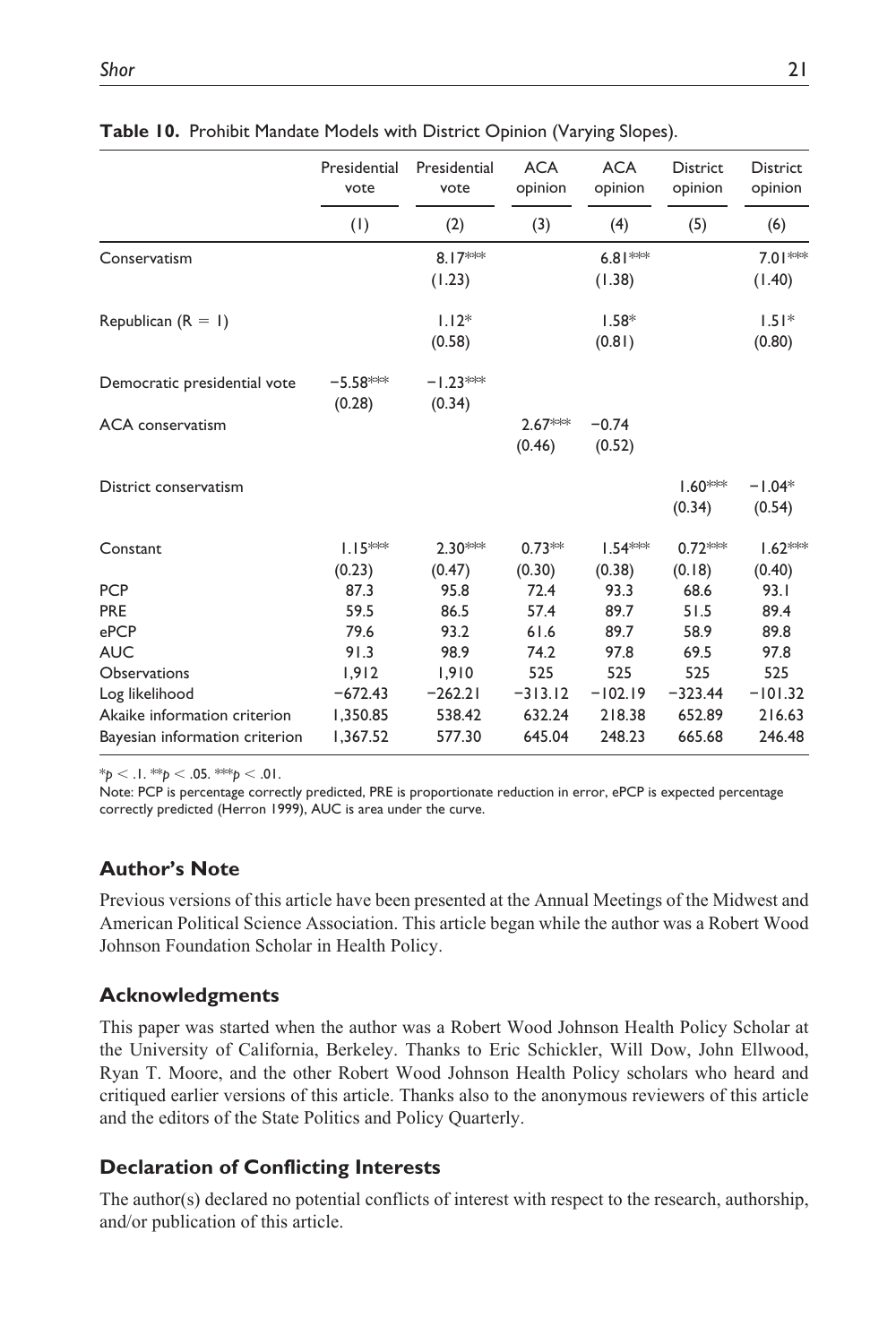## **Funding**

The author(s) disclosed receipt of the following financial support for the research, authorship, and/or publication of this article: Funding for the 2012 survey providing opinion data for this article are from a grant from the Robert Wood Johnson Foundation that was done joint with Ryan T. Moore. The legislator ideology data was funded by NSF Grants SES-1059716 and SES-1060092, as well as by grants from the Russell Sage Foundation and the Laura and John Arnold Foundation.

## **Notes**

- 1. The conservatives were united on this decision, and the liberals were split with Breyer and Kagan agreeing with the conservatives and Ginsburg and Sotomayor opposed.
- 2. See [http://kff.org/uninsured/issue-brief/the-coverage-gap-uninsured-poor-adults-in-states](http://kff.org/uninsured/issue-brief/the-coverage-gap-uninsured-poor-adults-in-states-that-do-not-expand-medicaid/)[that-do-not-expand-medicaid/](http://kff.org/uninsured/issue-brief/the-coverage-gap-uninsured-poor-adults-in-states-that-do-not-expand-medicaid/)
- 3. Pennsylvania under newly elected Democratic Governor Tom Wolfe revoked the Medicaid waiver granted under his Republican predecessor Corbett.
- 4. Quite a few bills progressed no further than a vote in a single chamber.
- 5. Because these votes are conditional on bills being presented on the floor for a vote, obviously my bill data do not represent the universe of Affordable Care Act (ACA) implementation lawmaking across the states. In some states, governors unilaterally enacted insurance marketplaces or Medicaid expansion. In other states, these bills were killed in committee, died on the end of the legislative session, or otherwise bottled up in the lawmaking process. Bills with fully unanimous roll calls are dropped as these leave no variation to be leveraged for explanation.
- 6. See<http://votesmart.org/issues/NA/91> and <http://www.openstates.org> for more detail.
- 7. There is an intermediate step called a partnership model, where decision making is split between a state and the federal government.
- 8. Goodnough, Abby. "Liking it Or Not States Prepare Health Law". *New York Times*, September 23, 2012, p. A1.
- 9. "As you may know, a health reform bill was signed into law in 2010. Given what you know about the health reform law, do you have a generally (favorable) or generally (unfavorable) opinion of it?"
- 10. See, for example, Western (1998), Raudenbush and Bryk (2002), Gelman (2005), Gelman and Hill (2006), Bafumi and Gelman (2006), and Shor et al. (2007).
- 11. The null model predicts that everyone votes according to the modal response, which in this case is yes. A "prediction" here is considered at a baseline of 0.5. That is, a fitted value for an observation above 0.5 is counted as a 1, below as a 0.

## **ORCID iD**

Boris Shor **D** <https://orcid.org/0000-0002-4983-0166>

## **References**

- Aldrich, John H., and James S. Coleman Battista. 2002. "Conditional Party Government in the States." *American Journal of Political Science* 46 (1): 164–72.
- Bafumi, Joseph, and Andrew Gelman. 2006. "Fitting Multilevel Models When Predictors and Group Effects Correlate." Paper presented at the Annual meeting of the American Political Science Association, Philadelphia. August 2006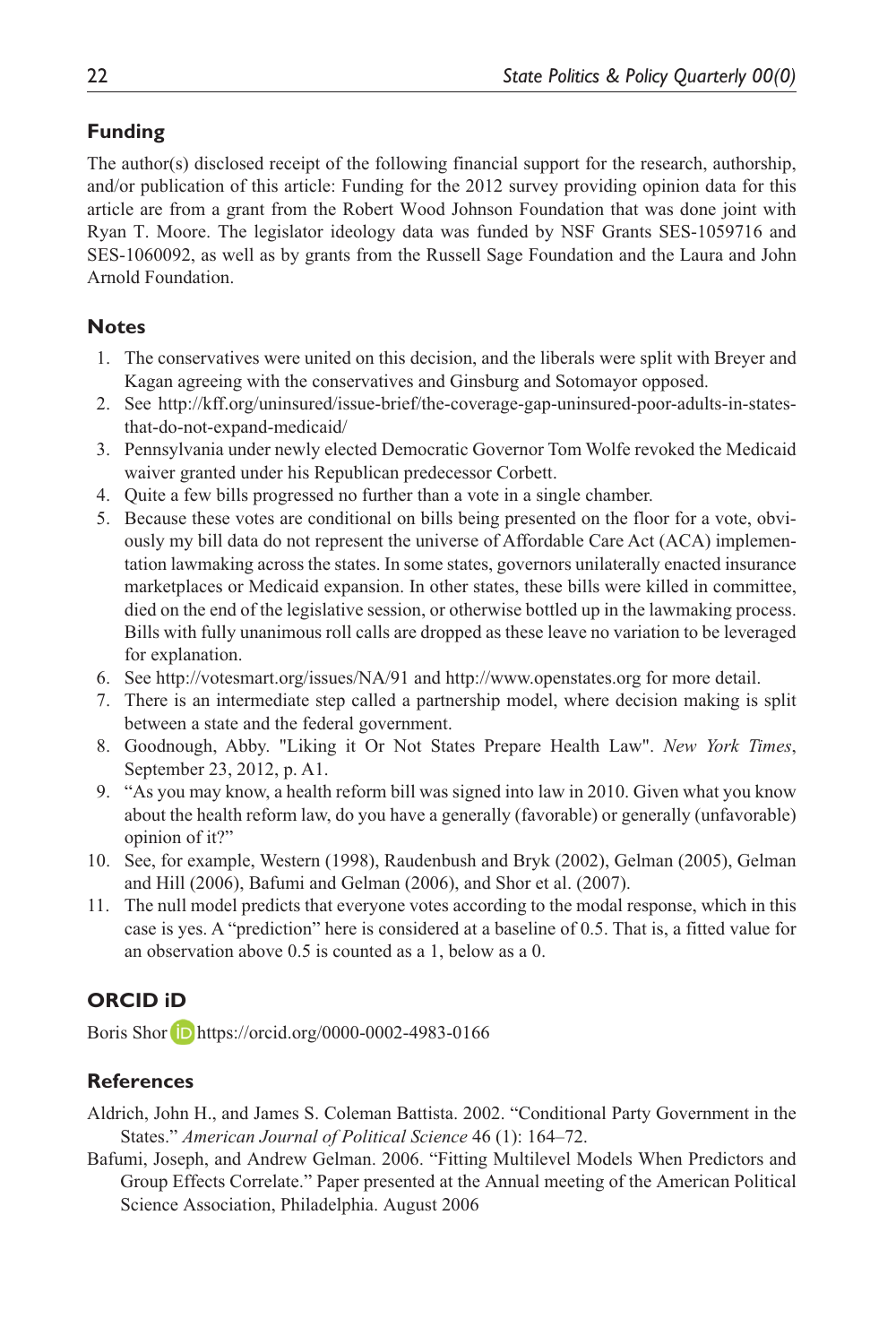- Barber, Michael, and Nolan M. McCarty. 2015. "Causes and Consequences of Polarization." In *Solutions to Political Polarization in America*, ed. Nathaniel Persily, 15-58. Cambridge: Cambridge University Press.
- Barrilleaux, Charles, and Carlisle Rainey. 2014. "The Politics of Need Examining Governors' Decisions to Oppose the "Obamacare" Medicaid Expansion." *State Politics & Policy Quarterly* 14 (4): 437–60.
- Bindman, Andrew B., and Andreas G. Schneider. 2011. "Catching a Wave Implementing Health Care Reform in California." *New England Journal of Medicine* 364 (16): 1487– 89.
- Clinton, Joshua, Simon Jackman, and Douglas Rivers. 2004. "The Statistical Analysis of Roll Call Data." *American Political Science Review* 98:355–70.
- Cox, Gary, and Mathew McCubbins. 2005. *Setting the Agenda: Responsible Party Government in the US House of Representatives*. Cambridge: Cambridge University Press.
- Cox, Gary W., and Mathew McCubbins. 1993. *Legislative Leviathan: Party Government in the House*. Berkeley: University of California Press.
- Erikson, Robert S., Gerald C. Wright, and John P. McIver. 1993. *Statehouse Democracy: Public Opinion and Policy in the American States*. New York: Cambridge University Press.
- Erikson, Robert S., Gerald C. Wright, and John P. McIver. 2006. "Public Opinion in the States: A Quarter Century of Change and Stability." In *Public Opinion in State Politics*, ed. Jeffrey E. Cohen. Stanford: Stanford University Press, 229–53.
- Gelman, Andrew. 2005. "Two-Stage Regressiona and Multilevel Modeling: A Commentary." *Political Analysis* 13:459–61.
- Gelman, Andrew, and Jennifer Hill. 2006. *Data Analysis Using Regression and Multilevel/ Hierarchical Models*. Cambridge: Cambridge University Press.
- Gray, Virginia, David Lowery, Matthew Fellowes, and Andrea McAtee. 2004. "Public Opinion, Public Policy, and Organized Interests in the American States." *Political Research Quarterly* 57 (3): 411–20. <http://links.jstor.org/sici?sici=1065-9129>(accessed August 7, 2018).
- Greenhill, Brian, Michael D. Ward, and Audrey Sacks. 2011. "The Separation Plot: A New Visual Method for Evaluating the Fit of Binary Models." *American Journal of Political Science* 55:990–1002.
- Haeder, Simon F., and David L Weimer. 2015. "You Can't Make Me Do It, but I Could Be Persuaded: A Federalism Perspective on the Affordable Care Act." *Journal of Health Politics, Policy and Law* 40:281–323.
- Herron, Michael C. 1999. "Postestimation Uncertainty in Limited Dependent Variable Models." *Political Analysis* 8 (1): 83–98.
- Jacobs, Lawrence R., and Timothy Callaghan. 2013. "Why states expand Medicaid: Party, resources, and history." *Journal of Health Politics, Policy and Law* 38 (5): 1023–50.
- Jones, David K, Katharine W. V. Bradley, and Jonathan Oberlander. 2014. "Pascal's wager: health insurance exchanges, Obamacare, and the Republican dilemma." *Journal of Health Politics, Policy and Law* 39 (1): 97–137.
- Kernell, Georgia. 2009. "Giving Order to Districts: Estimating Voter Distributions with National Election Returns." *Political Analysis* 17 (3): 215–35.
- Lax, Jeffrey R., and Justin H. Phillips. 2009a. "Gay Rights in the States: Public Opinion and Policy Responsiveness." *American Political Science Review* 103 (3): 367–86.
- Lax, Jeffrey R., and Justin H. Phillips. 2009b. "How Should We Estimate Public Opinion in The States?" *American Journal of Political Science* 53 (1): 107–21.
- Lee, Frances E. 2009. *Beyond Ideology*. Chicago: University of Chicago Press.